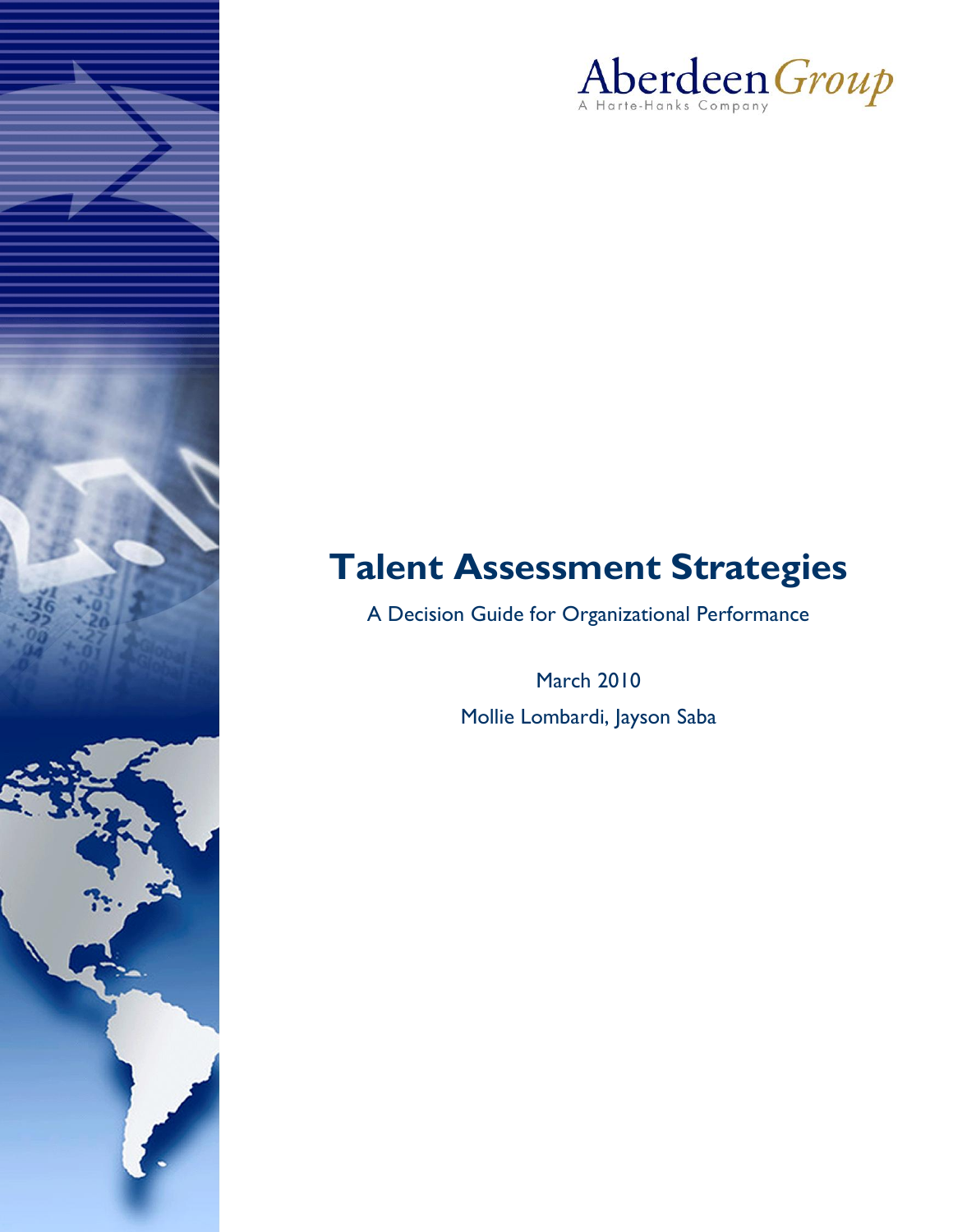

## <span id="page-1-0"></span>**Executive Summary**

Organizations today are continually looking for ways to make better decisions about talent in order to minimize the risk of a bad hire or promotion and to ensure that individual efforts are aligned with organizational goals. In this research, conducted between January and March 2010, over 400 organizations were studied to understand how they use assessments to drive better decisions and impact business performance. Top performing organizations were found to be using assessments more broadly across employee populations and job roles, as well as more frequently and consistently than other organizations. Underlying assessment success were strong ties to the business, organizational leadership buy-in, and a competency framework to assess against.

## <span id="page-1-1"></span>**Best-in-Class Performance**

Aberdeen used the following three key performance criteria to distinguish Best-in-Class companies:

- 84% of employees received a rating of "exceed" on last performance review
- 81% of key positions have at least one willing and able successor identified
- 33% average year-over-year improvement in hiring manager satisfaction

## <span id="page-1-2"></span>**Competitive Maturity Assessment**

Survey results show that the firms enjoying Best-in-Class performance shared several common characteristics, including:

- Stakeholder collaboration and buy-in to define competencies against which new hires and existing employees can be assessed
- Providing context on how assessments should be used and what their intended purpose is within the organization
- Ensuring that assessments look at multiple aspects of an individual in order to create an accurate and comprehensive evaluation

## <span id="page-1-3"></span>**Required Actions**

In addition to the specific recommendations in Chapter Three of this report, to achieve Best-in-Class performance, companies must:

- Use assessments in the pre- and post-hire, and throughout the  $\bullet$ employee lifecycle
- Define a competency framework to assess against
- Link assessment results to organizational performance metrics, and communicate the impact regularly

#### **Research Benchmark**

Aberdeen's Research Benchmarks provide an indepth and comprehensive look into process, procedure, methodologies, and technologies with best practice identification and actionable recommendations

"The primary key elements (of an assessment strategy) are, 1) having a business focus to your competency development and assessment process, 2) having this supported from top and local management as a business initiative and 3) having metrics and accountability to ensure that employee development and assessment take place."

 $\sim$  David Demski, Manager of Competencies and Employee Development, Halliburton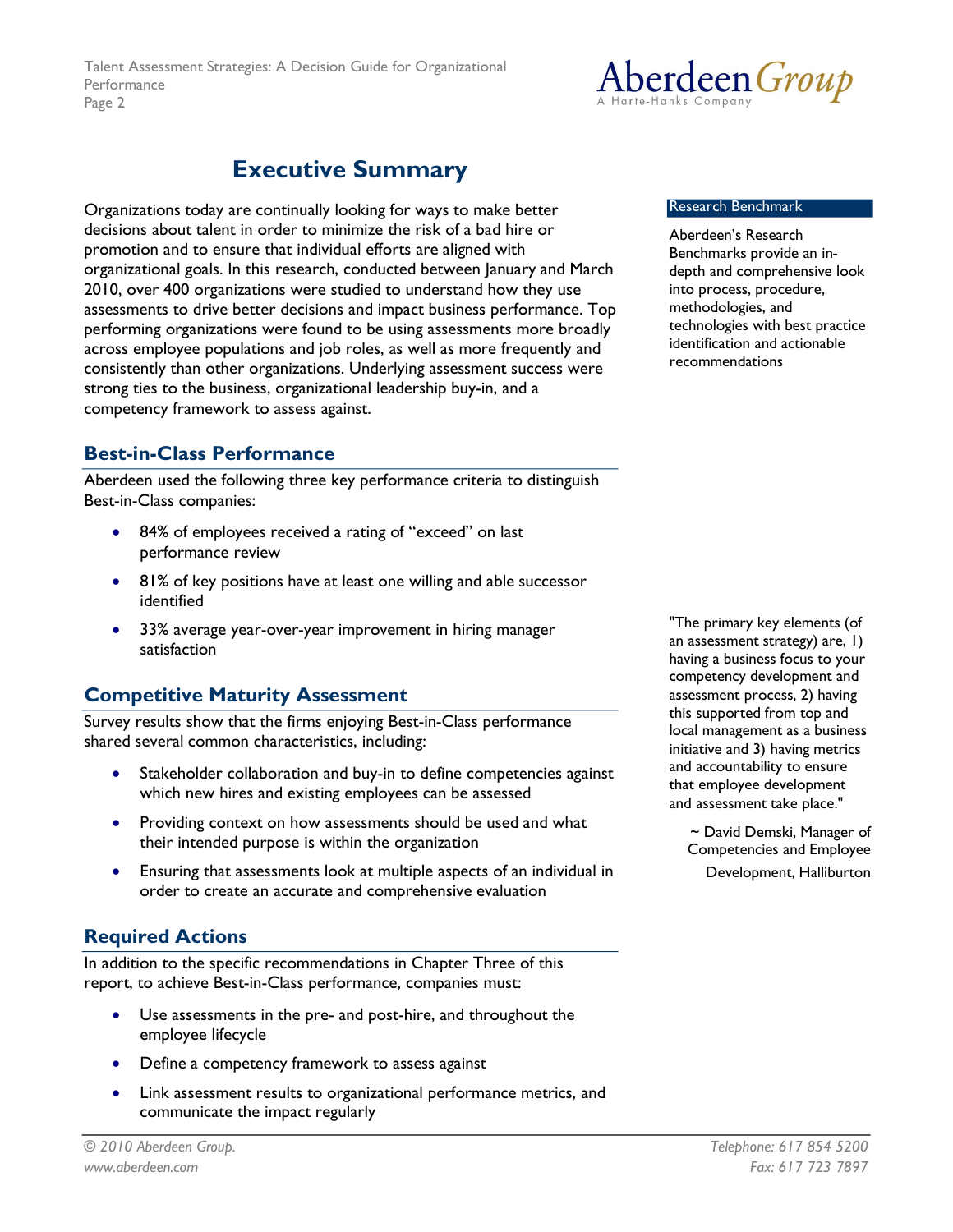

## **Table of Contents**

| Chapter Two: Benchmarking Requirements for Success 14                  |  |
|------------------------------------------------------------------------|--|
|                                                                        |  |
|                                                                        |  |
|                                                                        |  |
|                                                                        |  |
|                                                                        |  |
|                                                                        |  |
|                                                                        |  |
|                                                                        |  |
| <b>Figures</b>                                                         |  |
|                                                                        |  |
| Figure 2: Most Important Objectives for Use of Assessments 5           |  |
| Figure 3: Top Strategic Actions to Support Assessment Efforts 8        |  |
|                                                                        |  |
| Figure 5: Performance on Key Metrics by Best-in-Class  10              |  |
|                                                                        |  |
|                                                                        |  |
|                                                                        |  |
|                                                                        |  |
| Figure 10: Measuring the Impact of Assessments on the Business 19      |  |
|                                                                        |  |
| Figure 12: Integration with Talent Management Elements21               |  |
|                                                                        |  |
| <b>Tables</b>                                                          |  |
|                                                                        |  |
|                                                                        |  |
|                                                                        |  |
|                                                                        |  |
|                                                                        |  |
| Table 6: The Relationship Between PACE and the Competitive Framework27 |  |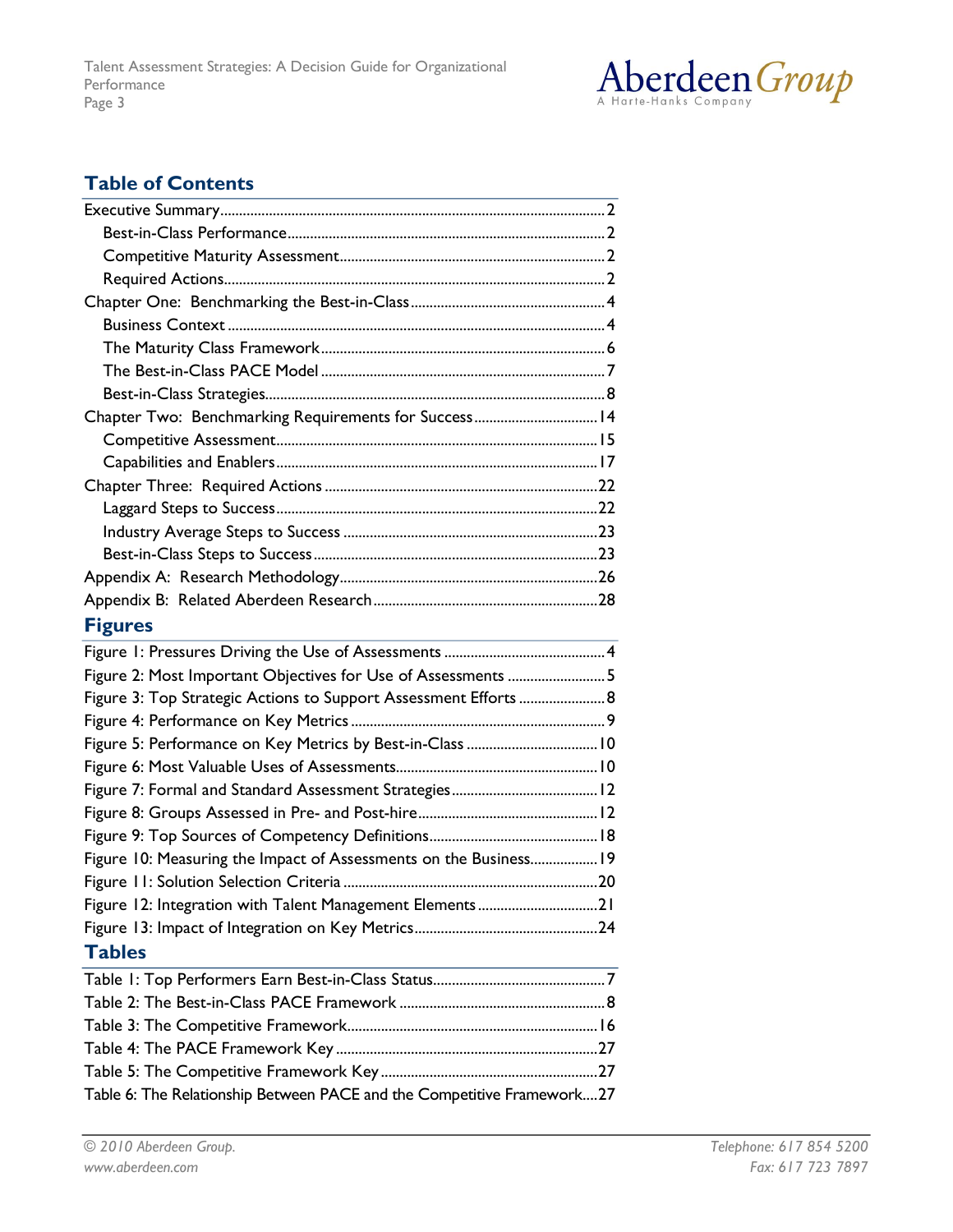## <span id="page-3-0"></span>**Chapter One: Benchmarking the Best-in-Class**

#### **Business Context**

<span id="page-3-1"></span>Despite growing optimism around the state of the global economy, organizations can't afford to waste anything these days - time, money or resources. Companies are looking to improve internal alignment, and leverage data to drive faster, better decisions. These things are true within every function of the organization, but never more so than in talent management. Aberdeen's **Economic Outlook 2010** report found that 68% of organizations surveyed expect the economy to recover by Q3 2010, and as a group, anticipate revenue growth of 10.5% in 2010 over 2009. But in the same time period, average headcount was expected to grow only 4.3%. Given this context, organizations are trying to ensure that the people they do hire, and the people already employed by the company are put in the right roles, are developed in the right ways, and are prepared for upcoming leadership challenges as effectively and efficiently as possible. And Aberdeen's latest research shows that assessments - used for selection, development and succession - are a powerful tool to make sure this happens.

## **Alignment is Driving Performance**

The whole point of assessing individuals is to gain insights - into their skills, their behaviors, and their working style - in order to evaluate them against a set of criteria that are important to the organization. Aligning skills, behaviors and styles with what the business needs is a critical piece of driving performance, which is a top pressure driving organizations to use assessments (Figure 1).



#### <span id="page-3-2"></span>**Figure 1: Pressures Driving the Use of Assessments**

Source: Aberdeen Group, March 2010



#### **Fast Facts**

Organizations using assessments are:

 $\sqrt{24\%}$  more likely to have a ready and willing successor named for each key position

And demonstrated a:

- $\sqrt{75\%}$  greater year-over-year improvement in hiring manager satisfaction
- $\sqrt{75\%}$  year-over-year decrease in hiring costs
- $\sqrt{2.5}$  times greater yearover-year increase in profit per full time equivalent

compared to organizations not using assessments (see Figure 4 for further detail)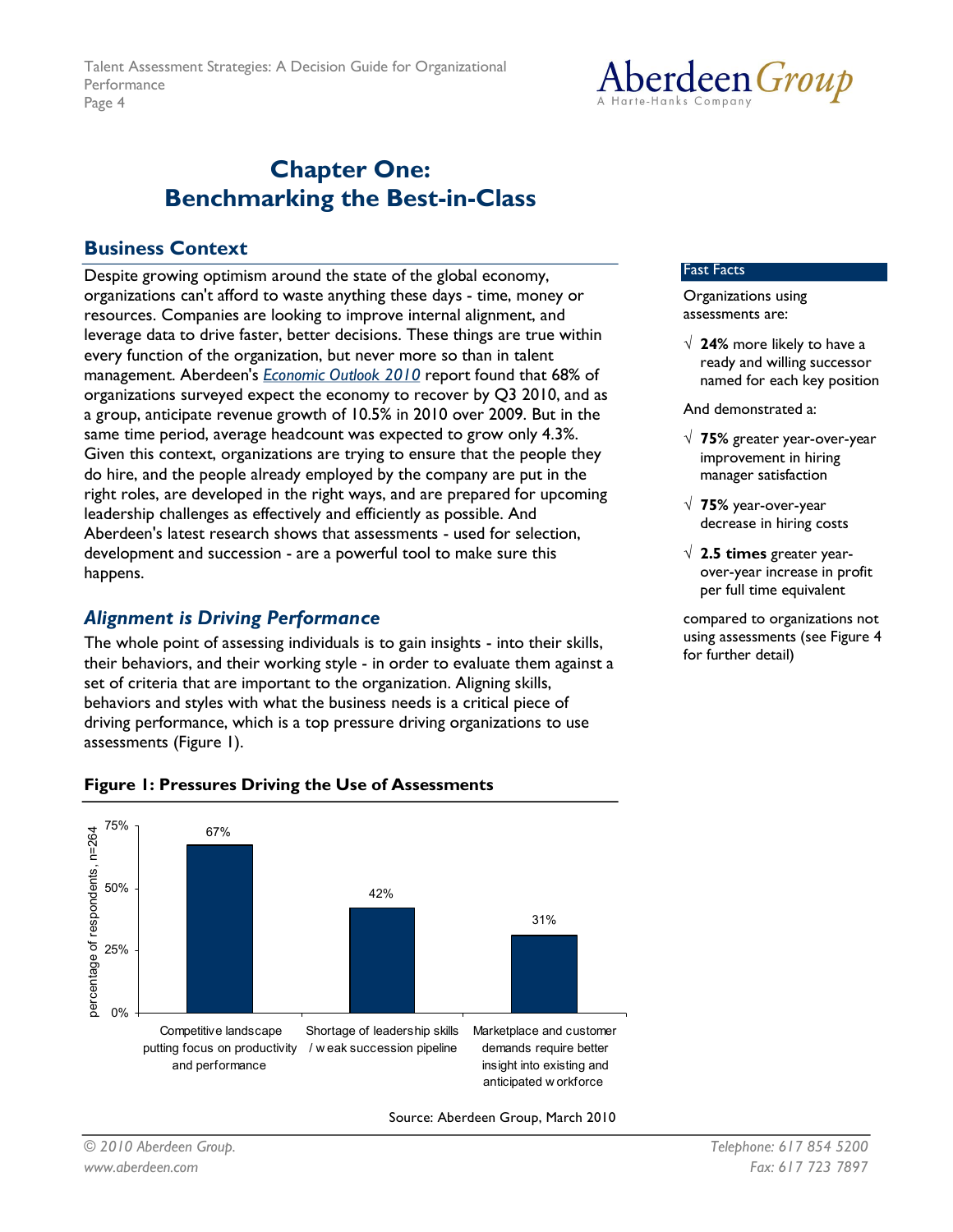

This increasingly competitive landscape was also the top pressure identified in Aberdeen's December 2009 report, Integrated Talent Management. That study also found that the number one Best-in-Class strategy put in place to address that rapidly changing competitive environment is to align talent management efforts with the goals of the organization. And that strategy is supported by capabilities such as collaboration between HR and the business to define success criteria. Assessments are critically important to help ensure this alignment, to allow managers to make better talent decisions, and to put people in roles where they can have the greatest impact on their team's productivity and performance. The also help provide visibility into the current readiness of each employee and identify gaps so that appropriate development plans can be put in place.

Hiring needs are still front of mind as well when people think of assessments, and companies are focused on using them to find people with critical skills, particularly those that may be in short supply in the marketplace. But companies are taking a longer-term view of the needs of the marketplace and want to be prepared with the right talent to address those needs.

## **Assessments Making a Difference in the Post-hire**

Assessments have long been considered a tool used in hiring decisions - and 91% of Best-in-Class organizations in Aberdeen's March 2009 study on assessments in talent management use assessments in recruiting. However, 55% of all organizations surveyed indicated they use assessments in both the pre- and post-hire. This migration toward use throughout the talent lifecycle is reflected in the objectives companies are seeking to address through the use of assessments (Figure 2).



#### <span id="page-4-0"></span>Figure 2: Most Important Objectives for Use of Assessments

Source: Aberdeen Group, March 2010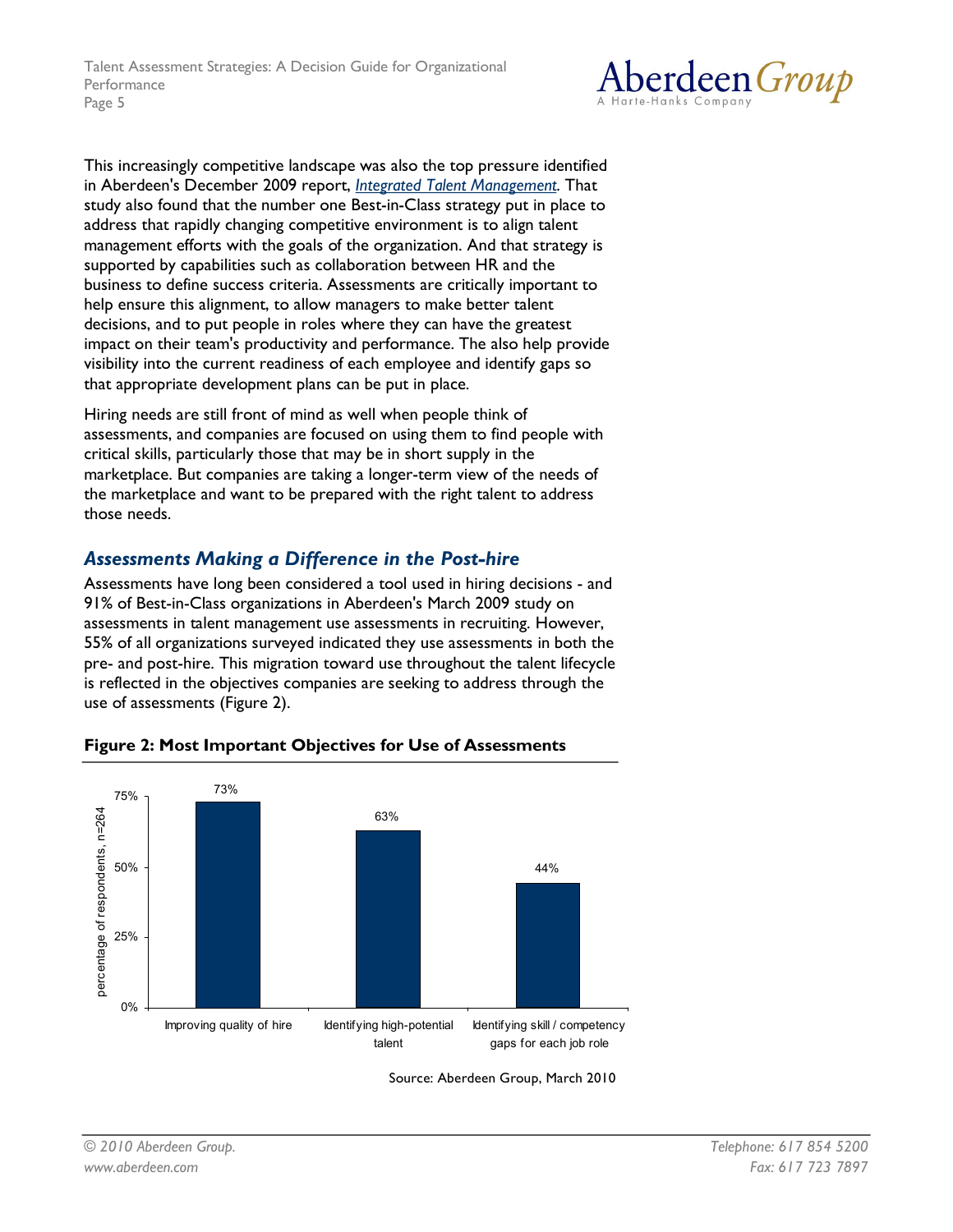

In the pre-hire, quality of hire is a metric that all talent leaders are concerned with. In Aberdeen's December 2009 report on *Integrated Talent* Management, respondents were asked to rank the most important metrics that they use to measure the effectiveness of overall talent management efforts, and quality of hire came out on top. Even though Aberdeen's research shows that organizations may not be pursuing new hires in the same numbers that they laid off workers in recent years, the investment they make in those individuals they do hire must be carefully monitored. Aberdeen's August study on **Talent Acquisition** Strategies 2009 broke down quality of hire and found that organizational fit, hiring manager satisfaction, and time to productivity were all critical to quantifying quality of hire. As the rest of this report will show, all of these component parts can be addressed through the use of assessments.

But as important as assessments are to selection and hiring decisions, they are also continuing to be important in development and succession planning as well. The use of assessments to identify high-potential talent for development and promotion opportunities closely follows quality of hire as a key objective in the use of assessments. Organizations are almost twice as likely to use assessments in both the pre- and post-hire (55%) than in just the pre-hire alone (29%). The following sections of this report will explore how organizations are implementing and utilizing assessments throughout the talent life cycle to improve performance and decision making.

## <span id="page-5-0"></span>**The Maturity Class Framework**

Aberdeen used three key performance criteria to distinguish the Best-in-Class from Industry Average and Laggard organizations. Only organizations currently using assessments were benchmarked:

- **Employee performance** is defined as the number of employees who received a rating of "exceeds expectations" as of their latest performance review. This is an indicator of how well organizations are able to align individual's efforts with the work that the organization is expecting of them.
- **Bench strength** is defined as the number of key positions for which at least one ready and willing successor has been identified. This is an indicator of how well organizations are performing at identifying and developing the next generation of talent, based on future needs.
- Hiring manager satisfaction is defined as the degree to which hiring manager satisfaction with new hires has improved over the past 12 months. This is an indicator of how well the recruiting and staffing organization is able to match the skills, behaviors and talents of new employees to the needs defined by the hiring manager.

These three elements in combination look at how organizations are using assessments in the pre-hire to improve fit, and in the post-hire to deliver results in the near term as well as plan to address future organizational needs.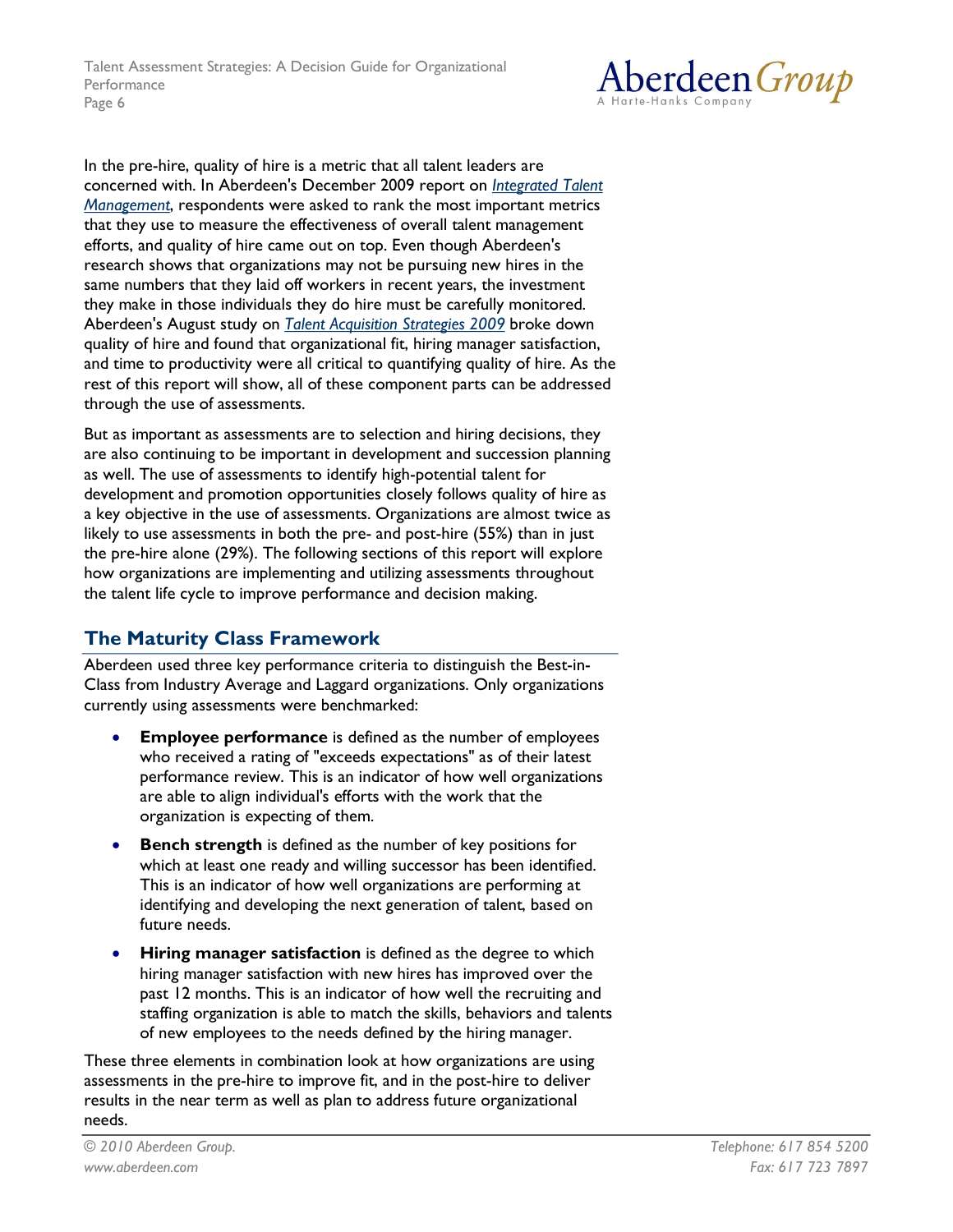

| <b>Definition of</b><br><b>Maturity Class</b>                                  | <b>Mean Class Performance</b>                                                                                                                                                                                                           |  |
|--------------------------------------------------------------------------------|-----------------------------------------------------------------------------------------------------------------------------------------------------------------------------------------------------------------------------------------|--|
| <b>Best-in-Class:</b><br><b>Top 20%</b><br>of aggregate<br>performance scorers | ■ 84% of employees received rating of "exceed" on<br>last performance review<br>■ 81% of key positions have at least one willing and<br>able successor identified<br>■ 33% year-over-year improvement in hiring manager<br>satisfaction |  |
| <b>Industry Average:</b><br>Middle 50%<br>of aggregate<br>performance scorers  | ■ 46% of employees received rating of "exceed" on<br>last performance review<br>• 56% of key positions have at least one willing and<br>able successor identified<br>■ 23% year-over-year improvement in hiring manager<br>satisfaction |  |
| Laggard:<br><b>Bottom 30%</b><br>of aggregate<br>performance scorers           | ■ 29% of employees received rating of "exceed" on<br>last performance review<br>■ 32% of key positions have at least one willing and<br>able successor identified<br>I% year-over-year decrease in hiring manager<br>satisfaction       |  |

#### <span id="page-6-1"></span>Table 1: Top Performers Earn Best-in-Class Status

Source: Aberdeen Group, March 2010

## **The Best-in-Class PACE Model**

<span id="page-6-0"></span>Using assessments to achieve talent management and organizational goals requires a combination of strategic actions, organizational capabilities, and enabling technologies that can be summarized as follows:

- Collaborating with stakeholders across the business to define  $\bullet$ competencies against which new hires and existing employees can be assessed
- Getting buy-in from leaders and employees on how assessments are used and what their purpose is within the organization
- Ensuring that assessments look at multiple aspects of an individual  $\bullet$ from diverse points of view in order to create an accurate and comprehensive evaluation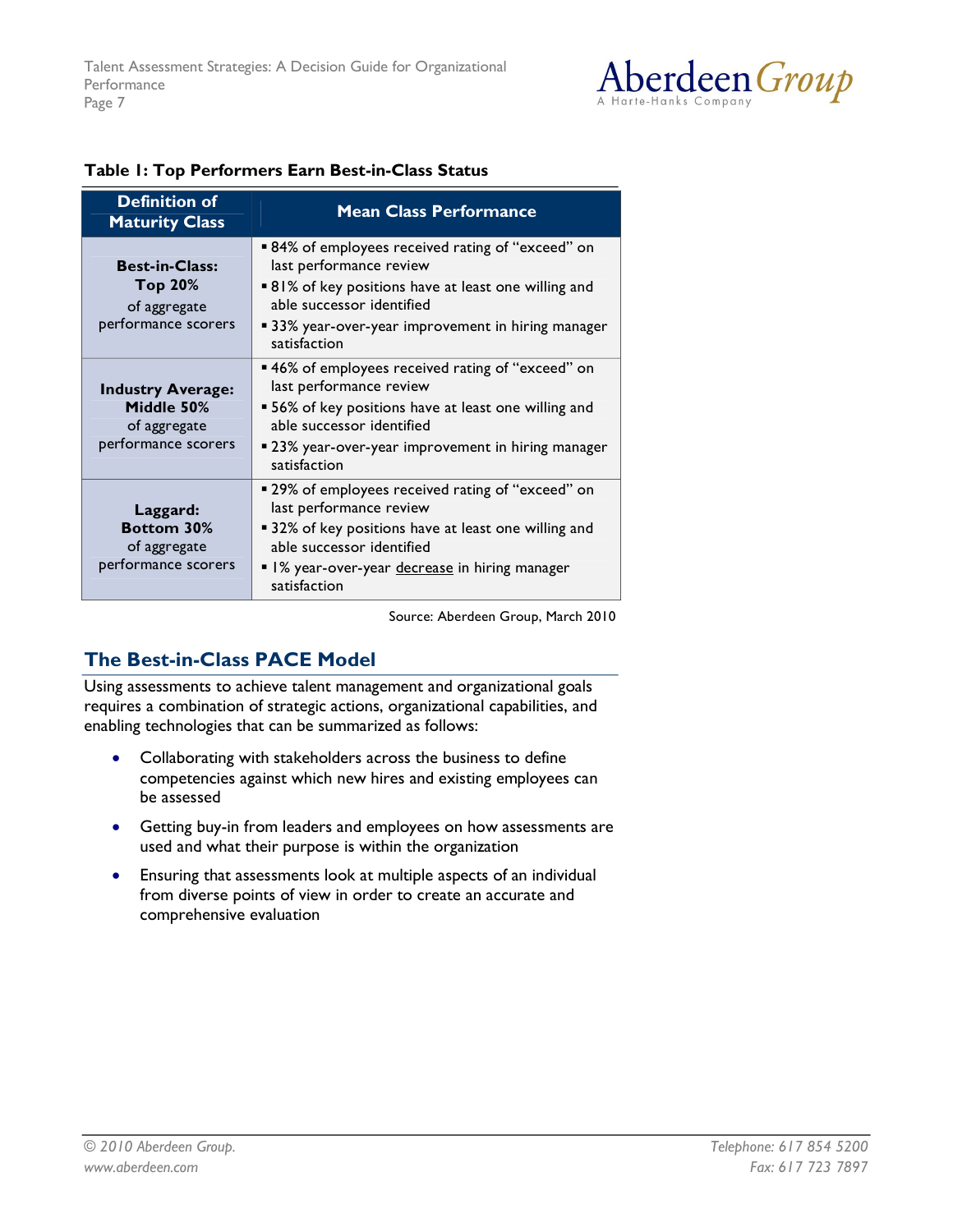

#### <span id="page-7-2"></span>Table 2: The Best-in-Class PACE Framework

| <b>Pressures</b>                                                                                       | <b>Actions</b>                                                                                                                                                                                   | <b>Capabilities</b>                                                                                                                                                                                                                                                                                                                                                                                                                                                                                             | <b>Enablers</b>                                                                                                                                                                                                                                                                                                                |
|--------------------------------------------------------------------------------------------------------|--------------------------------------------------------------------------------------------------------------------------------------------------------------------------------------------------|-----------------------------------------------------------------------------------------------------------------------------------------------------------------------------------------------------------------------------------------------------------------------------------------------------------------------------------------------------------------------------------------------------------------------------------------------------------------------------------------------------------------|--------------------------------------------------------------------------------------------------------------------------------------------------------------------------------------------------------------------------------------------------------------------------------------------------------------------------------|
| • Increasingly<br>competitive<br>landscape<br>forcing a focus<br>on productivity<br>and<br>performance | <b>Build a competency</b><br>framework against<br>which the<br>organization can make<br>better selection,<br>placement and<br>promotion decisions<br>Align workforce with<br>business objectives | <b>Support and buy-in for assessments from</b><br>senior executives and organizational<br>leadership<br>" Workforce core competencies (skills,<br>knowledge, and attributes) for all job<br>roles have been defined<br><b>Employees understand how assessments</b><br>are conducted and interpreted<br>• Clearly defined process to assess<br>candidates and applicants<br>" Collaboration between HR and line of<br>business management to ensure that<br>assessment content truly addresses<br>business needs | ■ Behavioral-based /<br>personality type<br>assessments<br><b>Skill-based assessments</b><br>■ Critical thinking / cognitive<br>ability assessments<br>Multi-rater / 360-degree<br>assessments<br>■ Competency model<br><b>libraries</b><br>• Competency gap analysis<br>tools<br>Assessment / test building<br>software tools |

Source: Aberdeen Group, March 2010

## **Best-in-Class Strategies**

<span id="page-7-0"></span>The top strategy organizations are putting in to place to support assessment success is to define the criteria against which assessments will be made by building a competency framework (Figure 3). Defining competencies is critical for many talent management processes. Aberdeen's June 2009 study of *Employee Performance Management* showed that Best-in-Class organizations are more than twice as likely to identify competency data (regarding skills, knowledge, attribute, behaviors) for each employee.



#### <span id="page-7-1"></span>**Figure 3: Top Strategic Actions to Support Assessment Efforts**

"Leadership buy-in is essential to implementing a successful assessments strategy."

 $\sim$  Director, Leadership and Organizational Development, Large Medical Devices Company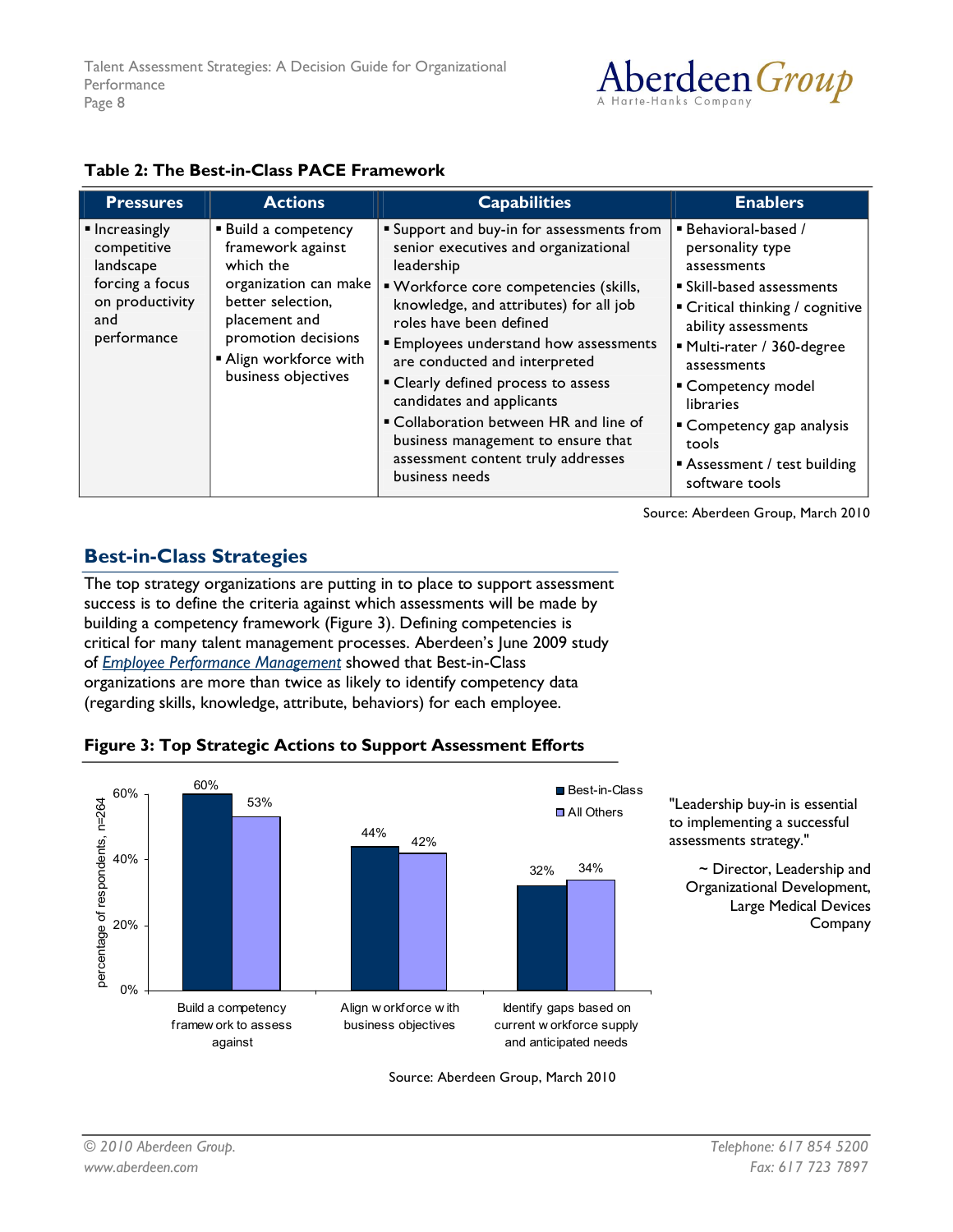The other top strategies of aligning the workforce and identifying gaps are very interrelated with the idea of defining a set of success criteria. In order to align the workforce with the objectives of the business, those objectives must be clearly communicated. And in order to identify gaps between the current workforce and future needs, the forward looking objectives of the business must also be clearly identified and communicated. The number one pressure in Aberdeen's November 2009 research on Competency Management found that the need to take a longer-term view of talent needs in light of marketplace changes was the number one pressure pushing organizations to focus on defining competencies. Clearly, this idea of defining what success looks like from an organizational performance and customer-centric focus is critical to business success. Chapter Two of this report will look at some of the capabilities and tools that support competency framework definition.

## **Assessments are Making a Difference**

No matter what type of assessments an organization is using, simply putting them in place can have a huge impact, not only on talent metrics like hiring manager satisfaction and bench strength, but also on cost and profitability (Figure 4).



#### <span id="page-8-0"></span>**Figure 4: Performance on Key Metrics**

Source: Aberdeen Group, March 2010

The case to be made for implementing assessments is a strong one based on these results alone. But it is important to note that not all assessments, nor all assessment efforts, are created equal. The capabilities put in place to support the use of assessments, interpret their output, and determine the types of assessments make a big difference. The organizations achieving the most from assessments efforts, those that have earned Aberdeen's Best-in-Class performance designation, are achieving even greater results (Figure 5). By taking assessment efforts to the next level by implementing the capabilities and enablers that characterize top performance, organizations can add significantly to the organizational impact and business metrics.



#### **Fast Facts**

- $\sqrt{63\%}$  of organizations surveyed use some kind of employee or candidate assessments, of those organizations:
- $\sqrt{55\%}$  use them both pre- and post hire
- $\sqrt{29\%}$  use them only pre-hire
- $\sqrt{16\%}$  use them only post-hire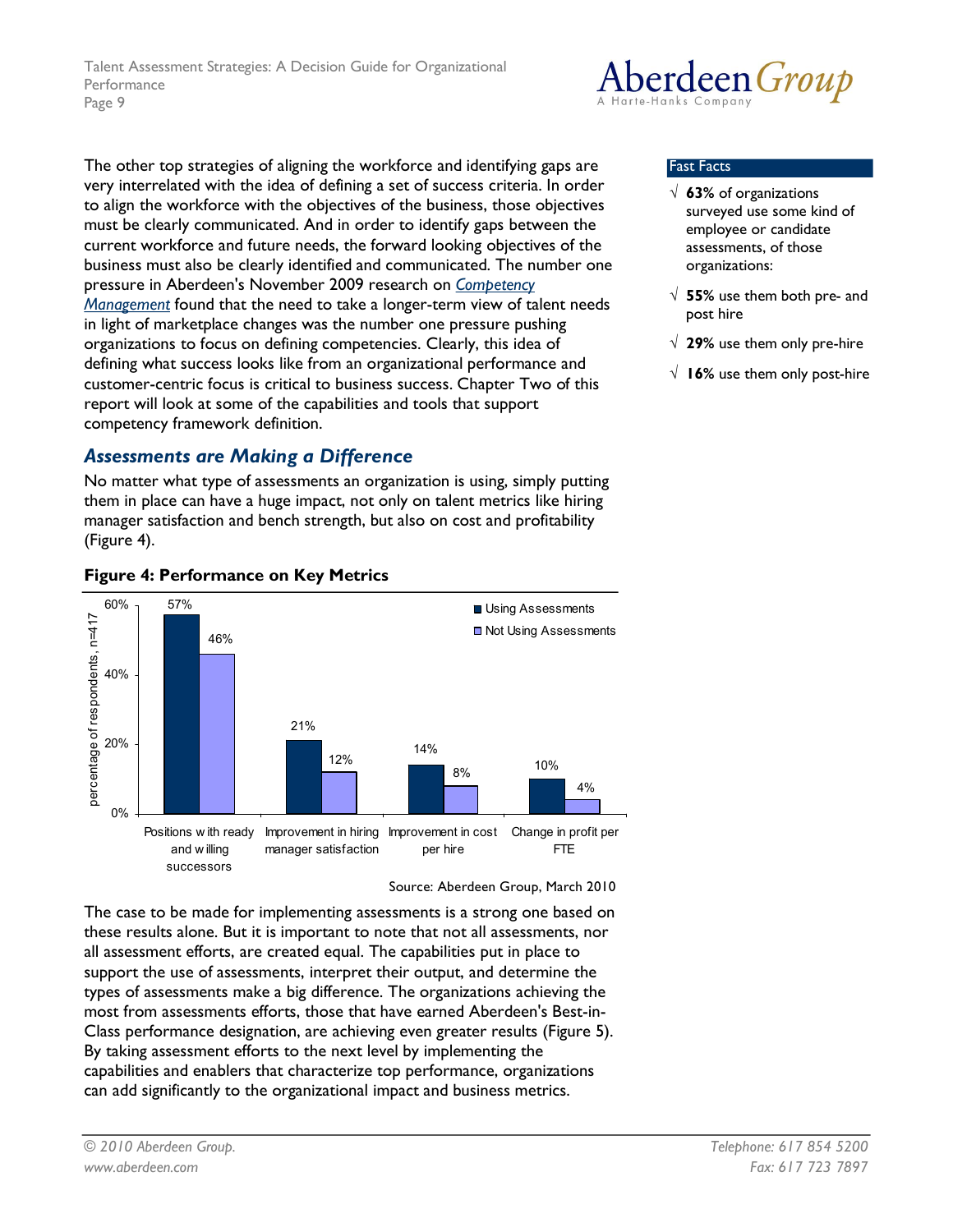



#### <span id="page-9-0"></span>Figure 5: Performance on Key Metrics by Best-in-Class

"Success is contingent on a true understanding of how to use the assessment results. If we don't fully understand what the results potentially indicate, it could be used inaccurately to make decisions, or provide false confidence in decision making because it is a 'test'."

~ Ross Selden, Manager of Global Talent Practices, Starkey Laboratories, Inc.

### **Putting Assessments in the Right Context**

As mentioned, assessments have long been considered a tool used in hiring decisions, and they are increasingly being used to address challenges throughout the talent lifecycle. However, on a scale of how valuable various uses of assessments are, the only use rated higher than a "4" by non-Best-in-Class organizations related to the pre-hire. Certainly Best-in-Class organizations place a premium on the ability to find candidates most likely to impact the organization positively. However, these top-performing companies are far more likely to value the use of assessments for alignment and engagement purposes among current employees (Figure 6).



#### <span id="page-9-1"></span>Figure 6: Most Valuable Uses of Assessments

Rated on a scale of 1 to 5 where  $5 =$  most valuable and  $1 =$  least valuable Source: Aberdeen Group, March 2010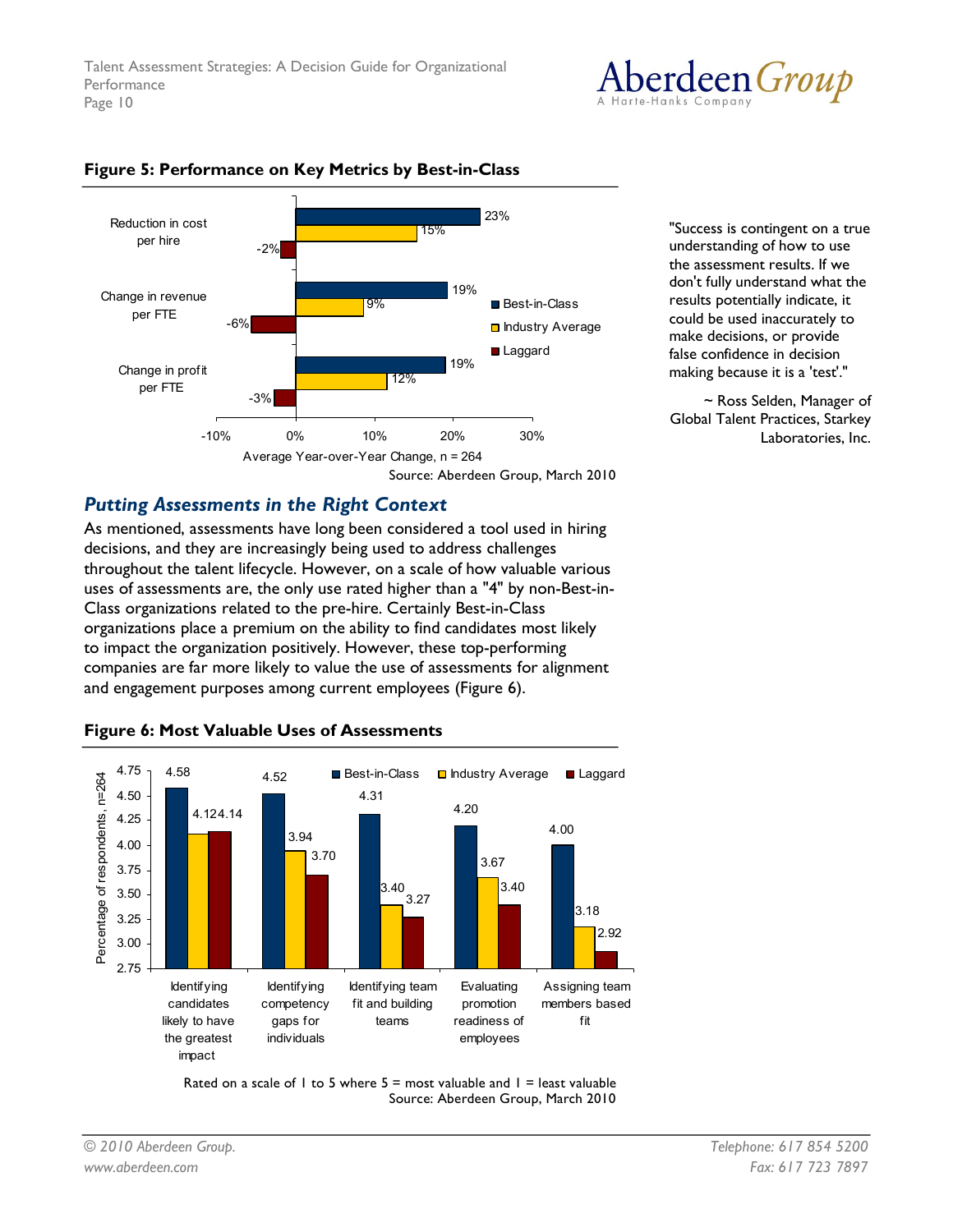

And Best-in-Class organizations in particular are finding high value in using assessments to assemble teams that will work together effectively to drive a business impact. Assessing for fit, in the pre- and post-hire is important to drive performance. Competencies also show up again here, with the ability to identify, and eventually address, competency gaps as the second most valuable use. By understanding these gaps, and evaluating individual readiness, organizations are also finding value in using assessments in promotion decisions.

These uses all look at various aspects of an individual, and it's important to remember that different assessments have different purposes. Some evaluate for behaviors, some for working styles, some for skills. It is important to understand the context in which assessment results will be used when trying to determine which assessments should be used. One of the most predominant Best-in-Class capabilities, cited by 85% of Best-in-Class companies, is to ensure that employees understand how assessments will be used. Ensuring that the proper context is understood will help build trust and transparency into an assessments strategy. Assessments can only be beneficial if the organization trusts the results, and if users clearly understand what those results really mean. Assessments are just one input into better talent decisions, but used correctly and in the right context they are a powerful one.

Chapter Two of this report will look in more detail at how organizations are implementing assessments and the types of capabilities and technologies that are supporting these key strategies.

#### **Aberdeen Insights - Strategy**

As organizations continue to expand the use of assessments to new populations and to achieve more organizational goals, it makes sense that they are formalizing assessment efforts. Over half (51%) of all organizations surveyed report that they have a formal employee assessment strategy with clear process definition, documentation of assessment results, stakeholder buy-in and accountability across the organization. In addition to formalizing assessment efforts, organizations are also standardizing these efforts, with 48% of all respondents indicating that all candidates / employees are evaluated regularly against a standard set of criteria or competencies across all job roles. The research also indicates that Best-in-Class companies are more likely than Industry Average and Laggard companies on both fronts (Figure 7).

continued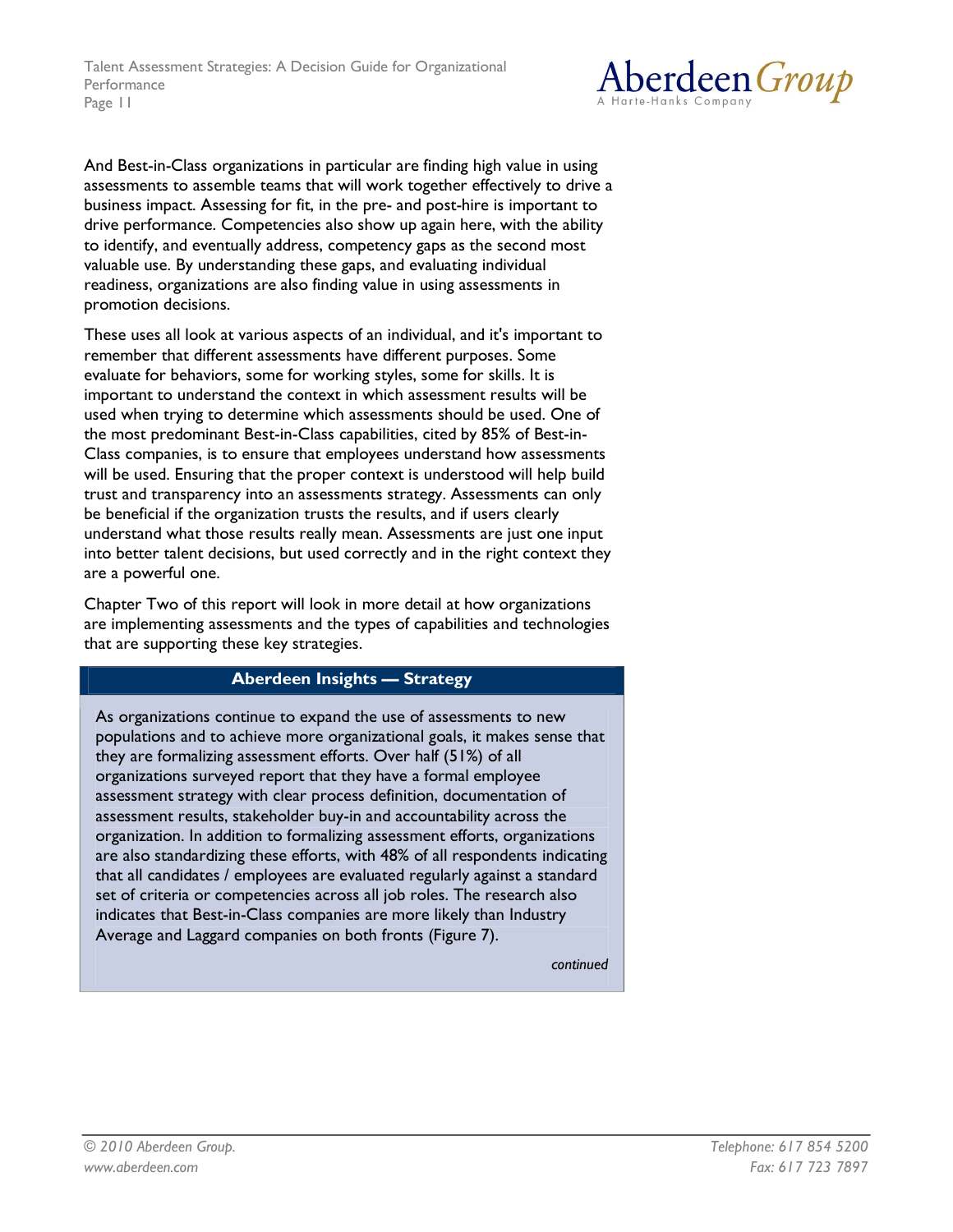

<span id="page-11-0"></span>

Perhaps it should come as no surprise that organizations with both formal and standardized assessment strategies are twice as likely as all others (Industry Average and Laggard companies combined) to have achieved Aberdeen's Best-in-Class designation for this research. Indeed, ensuring that the purpose and process of employee assessment is consistent throughout the organization is an important performance differentiator.

Best-in-Class organizations are also more likely to assess individuals in both the pre-and post-hire across more job roles.



### <span id="page-11-1"></span>Figure 8: Groups Assessed in Pre- and Post-hire

© 2010 Aberdeen Group. www.aberdeen.com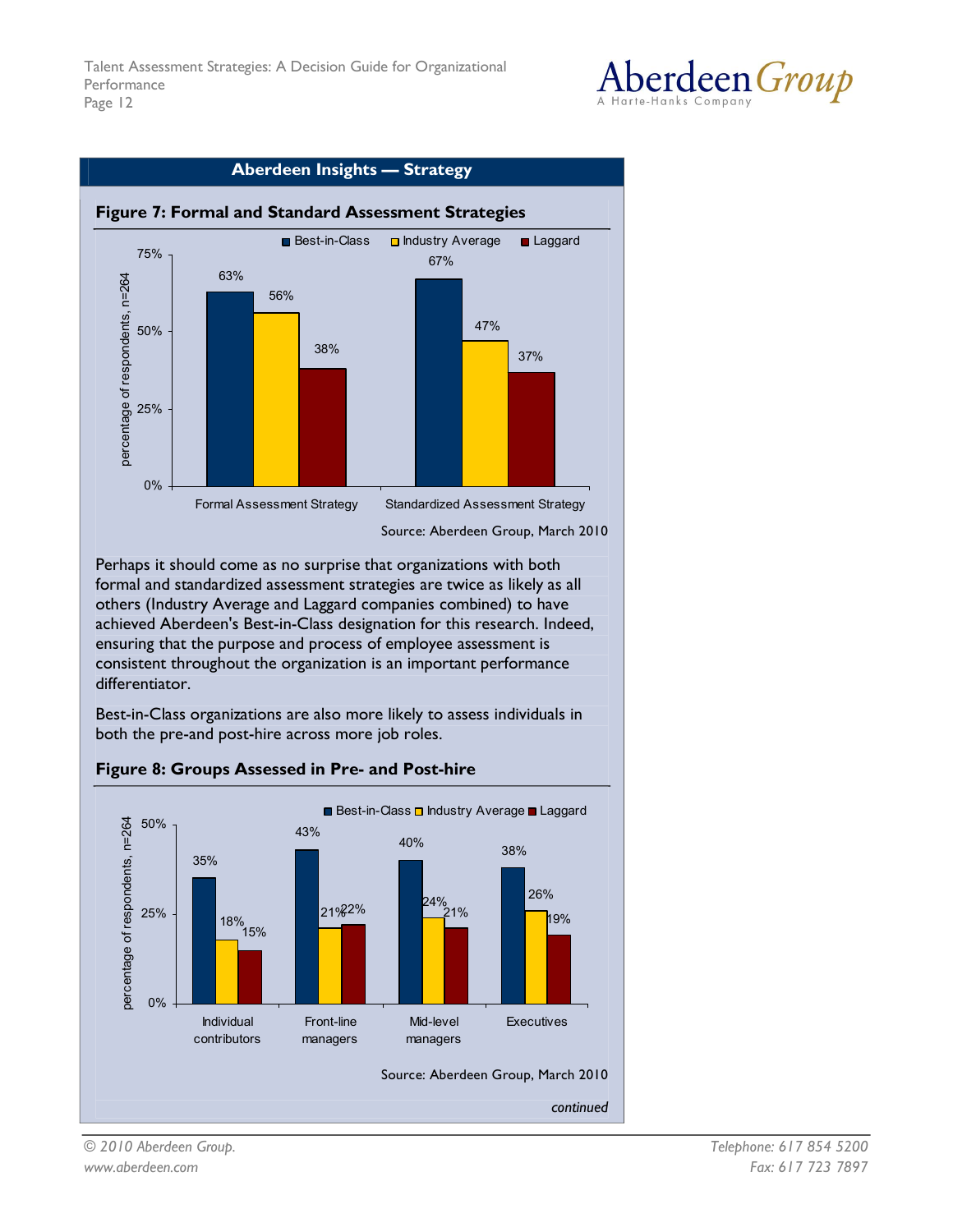

#### **Aberdeen Insights - Strategy**

This is consistent with Best-in-Class organization's focus on evaluating all employees consistently, and against a clear set of agreed-to criteria. This consistency is critical, both across job roles and across the talent life cycle. This chapter has expounded upon the importance of a defined competency model against which to assess, and Aberdeen's November 2009 research on *Competency Management* also showed the importance of consistent criteria across talent processes. In that research, companies with a consistency competency model used for talent acquisition, learning and development, performance management and succession planning were five times more likely than those without a consistent competency model to achieve Aberdeen's Best-in-Class designation.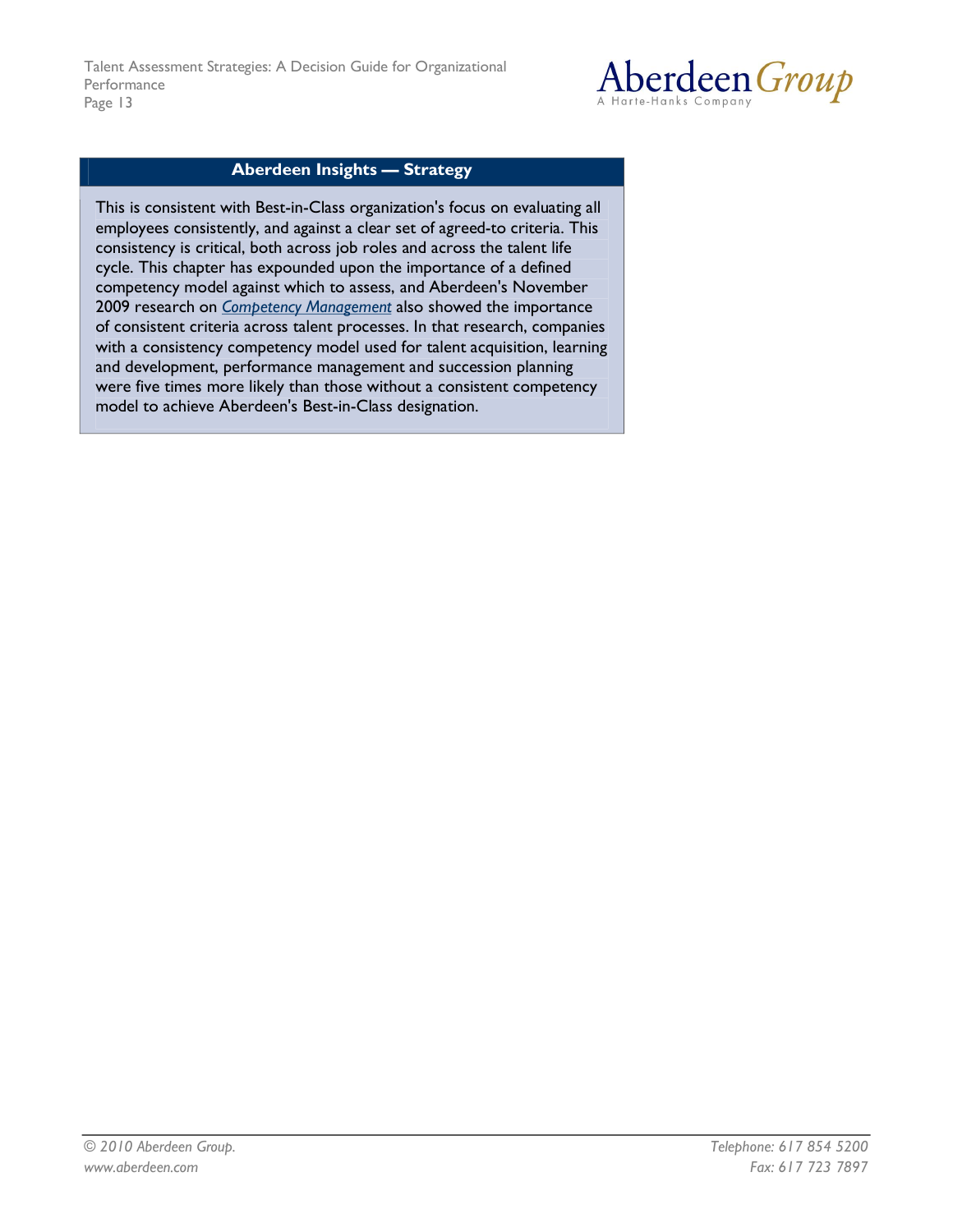

## <span id="page-13-0"></span>**Chapter Two: Benchmarking Requirements for Success**

Assessments can play a critical role in managing organizational risk by ensuring that the right people are hired, promoted and developed. And they can also improve the allocation of time and resources by identifying competency gaps, succession readiness and high-potential talent.

### **Case Study - AREVA**

With manufacturing facilities in 43 countries, and a sales network that spans more than 100 countries, AREVA is the world's largest supplier of nuclear energy products and services, as well as energy management and energy market systems. But even the most well-established and globally diverse companies face new ventures as they settle in new localities. This was the case for AREVA Resources Southern Africa (ARSA), with the establishment of a new South African and Namibian mining operation – a move that brought its own unique workforce hurdles and opportunities. By using a thorough assessment process in the pre- and post-hire stages, ARSA was able to build a cohesive and effective new workforce from both existing employees and local talent.

According to Lara Kenchington, Manager of Human Resources Development, "We wanted a balanced talent profile of high potential employees and consistent performers to contribute to the success of the organization." This came down to recruitment. Because ARSA was essentially starting anew on a local scale, they needed, over a very short period of time, to fill critical positions within the organization, who not only had the right technical skills and abilities, but fit well with organization's culture. In order to execute on this goal, they developed an assessments strategy that started with the characterization of roles and drew upon AREVA's competency and values model - each role was given a grade that delineated its strategic importance to the organization, and each grade had its own set of competencies that were grounded in the business and served as predictors of future success. A set of online assessments was then incorporated to test each candidate against these competencies, including skills assessments, behavioral assessments, and more in-depth critical thinking and problem solving assessments. Once an employee completed this process, they would go through a series of interviews that aligned with the assessment report and linked to the same exact set of competencies. This allowed ARSA to determine discrepancies between a candidate's answers in both stages. What they found, by comparing employee performance results with recruitment process data, was that the assessments gave a much more accurate look at the individual than the interviews.

continued

#### **Fast Facts**

- $\sqrt{89\%}$  of Best-in-Class companies have clearly defined workforce core competencies (including skills, knowledge, and attributes) for all job roles, compared to just 48% of all others
- $\sqrt{74\%}$  of Best-in-Class organizations make sure that a qualified professional is available to interpret assessment results (either on staff, our through partnerships with solution providers), and are 37% more likely than Laggards to do so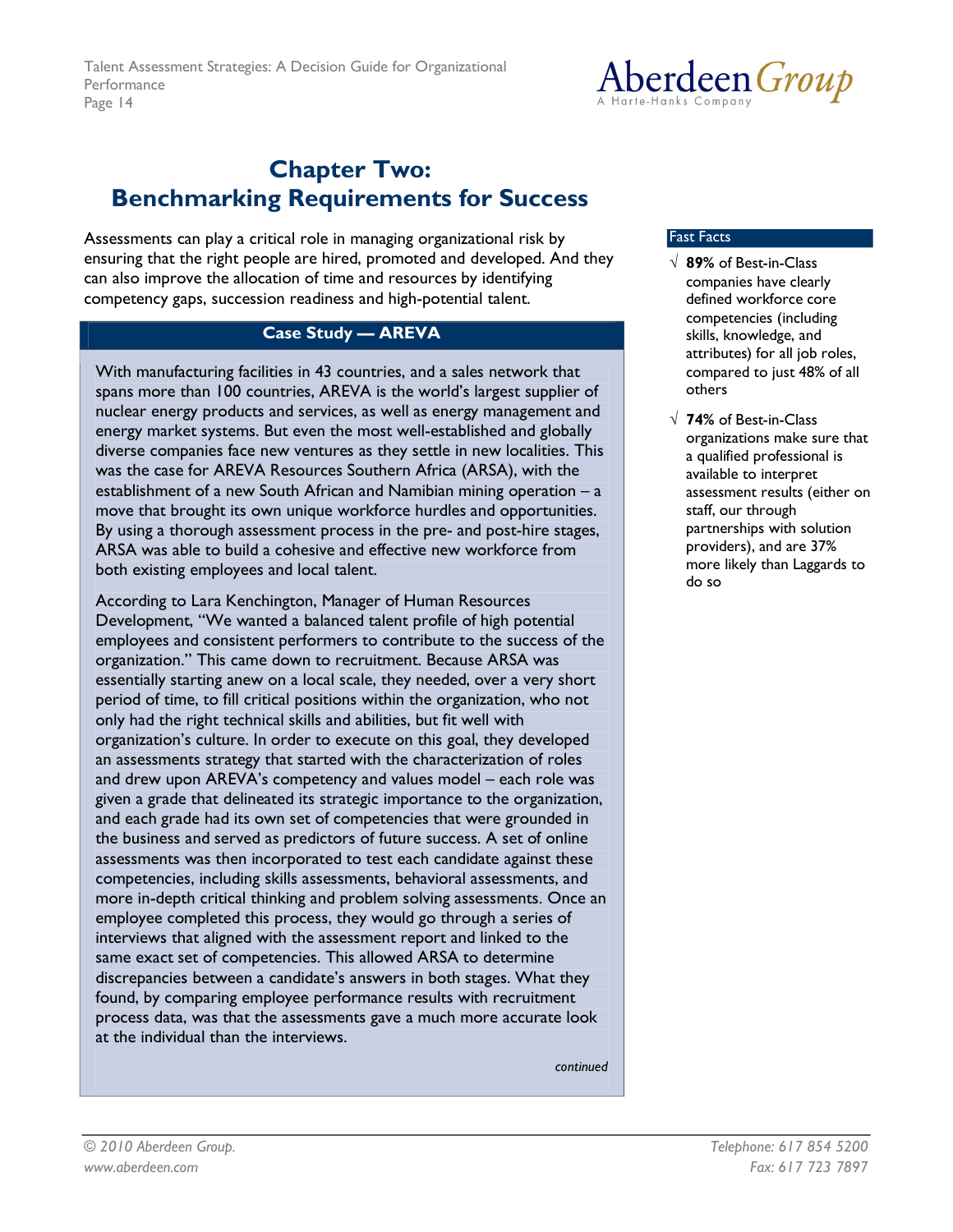

### **Case Study - AREVA**

Of course, this strategy extended beyond just the hiring of new employees. The company had to integrate previous employees who had already been working for ARSA and had been reassigned from their previous roles. This formed an ideal opportunity to re-evaluate their placement and career development. Employees underwent a unique assessment to identify areas of strength and areas of development and learning ability, the outcome assisted with the formulation of a development plan with the company. Meanwhile, potential employees were given a pre-hire assessment to inform proper placement and help with training and development. According to Kenchington, "By assessing potential employees up front, we were able to identify gaps between their competency makeup and their intended roles. This information allowed us to make the correct placement decisions and place successful candidates in development programs to prepare them to contribute at the required level."

Thanks to their assessments strategy, ARSA was able to make placement and development decisions that had a tremendous impact in achieving successful launch of its South African and Namibian location. The visible performance improvements that followed helped these tools gain significant credibility throughout the greater organization. ARSA currently uses standard assessment methodology across both South Africa and Namibia, informed by a scientifically based assessment matrix, and hopes to extend these practices to other countries in the ARSA platform going forward, ensuring that assessment practices continuously support the people development process.

## <span id="page-14-0"></span>**Competitive Assessment**

Aberdeen Group analyzed the aggregated metrics of surveyed companies to determine whether their performance ranked as Best-in-Class, Industry Average, or Laggard. In addition to having common performance levels, each class also shared characteristics in five key categories: (1) process (the approaches they take to execute daily operations); (2) organization (corporate focus and collaboration among stakeholders); (3) knowledge management (contextualizing data and exposing it to key stakeholders); (4) technology (the selection of the appropriate tools and the effective deployment of those tools); and (5) performance management (the ability of the organization to measure its results to improve its business). These characteristics (identified in Table 3) serve as a guideline for best practices, and correlate directly with Best-in-Class performance across the key metrics.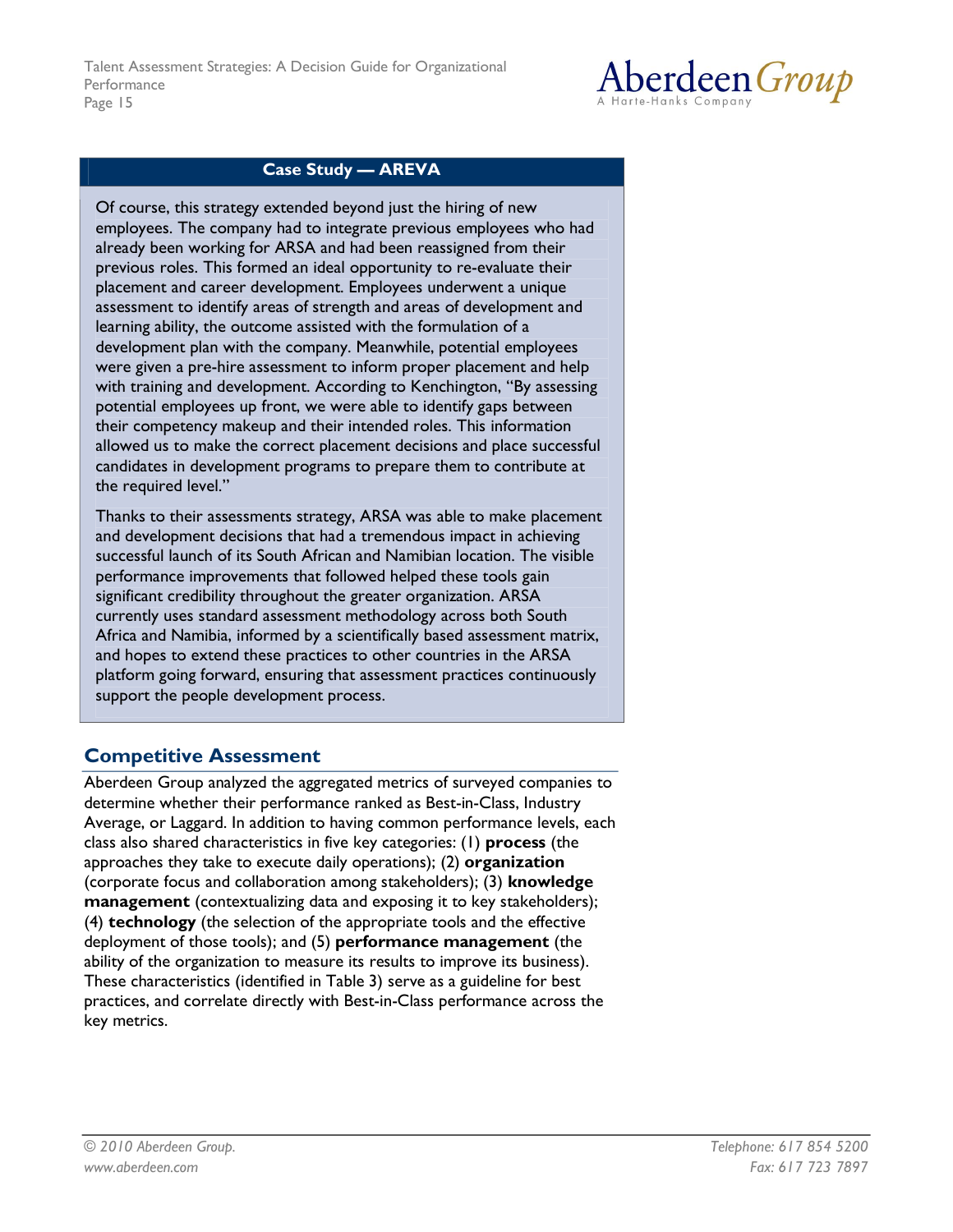

#### <span id="page-15-0"></span>Table 3: The Competitive Framework

|                    | <b>Best-in-Class</b>                                                                                                            | <b>Average</b>                   | <b>Laggards</b>                  |  |
|--------------------|---------------------------------------------------------------------------------------------------------------------------------|----------------------------------|----------------------------------|--|
|                    | Clearly defined process to assess new employees within<br>the first year of employment                                          |                                  |                                  |  |
| <b>Process</b>     | 76%                                                                                                                             | 39%                              | 27%                              |  |
|                    | Clearly defined process to assess employees who have<br>been with the organization longer than one year                         |                                  |                                  |  |
|                    | 70%                                                                                                                             | 38%                              | 35%                              |  |
|                    | Collaboration between HR and line of business<br>management to ensure that assessment content truly<br>addresses business needs |                                  |                                  |  |
| Organization       | 81%                                                                                                                             | 64%                              | 68%                              |  |
|                    | Qualified professional (e.g. specialist or psychologist) is<br>available to interpret assessment results                        |                                  |                                  |  |
|                    | 74%                                                                                                                             | 68%                              | 54%                              |  |
| <b>Knowledge</b>   | Workforce core competencies (skills, knowledge, and<br>attributes) for all job roles have been defined                          |                                  |                                  |  |
|                    | 89%                                                                                                                             | 57%                              | 35%                              |  |
|                    | Enablers used to support and execute assessments strategy                                                                       |                                  |                                  |  |
|                    | ■ 78% Skill-based                                                                                                               | • 66% Skill-based                | ■ 47% Skill-based                |  |
|                    | assessments                                                                                                                     | assessments                      | assessments                      |  |
|                    | ■ 74% Critical                                                                                                                  | ■ 66% Critical                   | ■ 63% Critical                   |  |
|                    | thinking /                                                                                                                      | thinking /                       | thinking /                       |  |
|                    | Cognitive ability<br>assessments                                                                                                | Cognitive ability<br>assessments | Cognitive ability<br>assessments |  |
|                    | ■ 67% Multi-rater                                                                                                               | ■ 66% Multi-rater                | ■ 42% Multi-rater                |  |
| <b>Technology</b>  | $/360$ -degree                                                                                                                  | / 360-degree                     | / 360-degree                     |  |
|                    | assessments                                                                                                                     | assessments                      | assessments                      |  |
|                    | $-56%$                                                                                                                          | $-47%$                           | $-21%$                           |  |
|                    | Competency<br>model libraries                                                                                                   | Competency<br>model libraries    | Competency<br>model libraries    |  |
|                    | $-53%$                                                                                                                          | $-37%$                           | $-17%$                           |  |
|                    | Competency                                                                                                                      | Competency                       | Competency gap                   |  |
|                    | gap analysis                                                                                                                    | gap analysis                     | analysis tools                   |  |
|                    | tools                                                                                                                           | tools                            |                                  |  |
| <b>Performance</b> | Business pain-points that assessments aim to address are<br>identified                                                          |                                  |                                  |  |
|                    | 69%                                                                                                                             | 40%                              | 37%                              |  |
|                    | Impact of assessments on business metrics is reviewed at<br>least annually                                                      |                                  |                                  |  |
|                    | 63%                                                                                                                             | 44%                              | 38%                              |  |

Source: Aberdeen Group, March 2010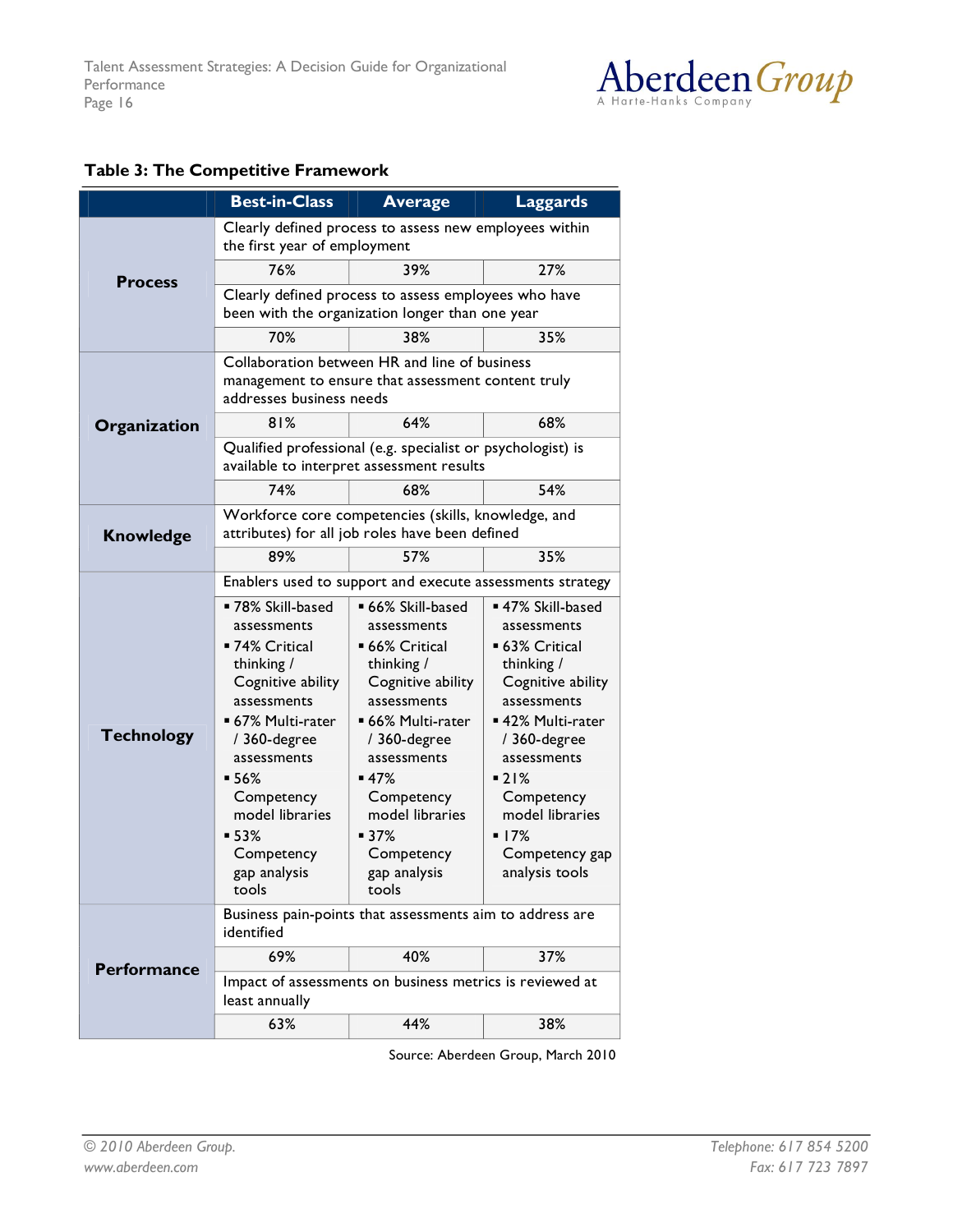

## **Capabilities and Enablers**

<span id="page-16-0"></span>Based on the findings of the Competitive Framework and interviews with end users, Aberdeen's analysis of the Best-in-Class indicates that getting the most out of assessment efforts requires organizations to collaborate with all key stakeholders and establish a consistent assessment process. Ensuring that everyone understands who is assessed, how they are assessed, how assessment results should be used, and how they can impact performance, are critical steps to assessment success.

## **Process**

When it comes to achieving success with assessment efforts, clarity and consistency are key. Best-in-Class companies are nearly three times as likely as Laggards to have a clear process to assess new employees during their first year, and twice a likely to assess employees who have been with the company longer than 12 months. One reason this is so important is that previous Aberdeen research on **Onboarding** has indicated that agreeing to performance expectations and development plans as part of the onboarding process is one of the top two most valuable activities to engage new hires. Assessments can play an important role in determining any competency gaps to be address via development plans, and can help establish a baseline of performance to be used in goal setting. Once an employee joins the organization, top performing companies know that the use of assessments is just beginning. Ongoing evaluation against performance criteria can be a compass for both individuals and their managers in guiding talent decisions.

## **Organization**

In order to execute on the strategy of ensuring alignment between the workforce and business needs, organizations must collaborate around an assessment strategy. This is reflected by the fact that 89% of Best-in-Class companies indicate support and buy-in for assessments from senior executives and organizational leadership. But when you look at taking that a step further and uncover the capabilities that truly differentiate Best-in-Class performers, we see the need to contextualize the use of assessments within the business. Unless the organization is clear on what pain points they hope to address with an assessment strategy, picking the right assessment solution is difficult. And this is supported by the fact that 81% of Best-in-Class companies indicate collaboration between HR and the line of business in order to identify business needs that can be impacted by assessments.

In addition, Best-in-Class organizations also see value in ensuring that qualified personnel are available to help interpret the results of assessments properly within the organization. Getting a numerical rating or a category classification as a result of an assessment has no meaning. Only when that result is viewed through the lens of what the organization's needs are, the types of skills or behaviors that support organizational goals and culture, or the needs and working style of a particular team are assessment results truly valuable. Nearly three quarters of Best-in-Class organizations make sure that people who can help provide this sort of interpretation and context are

"For an assessment strategy to take off, it needs management commitment, competency level definitions, valid and reliable assessment tools, and qualified assessors / interpreters."

 $\sim$  Lara Kenchington, Manager, HR Development / Organizational Development, Areva Resources, Southern Africa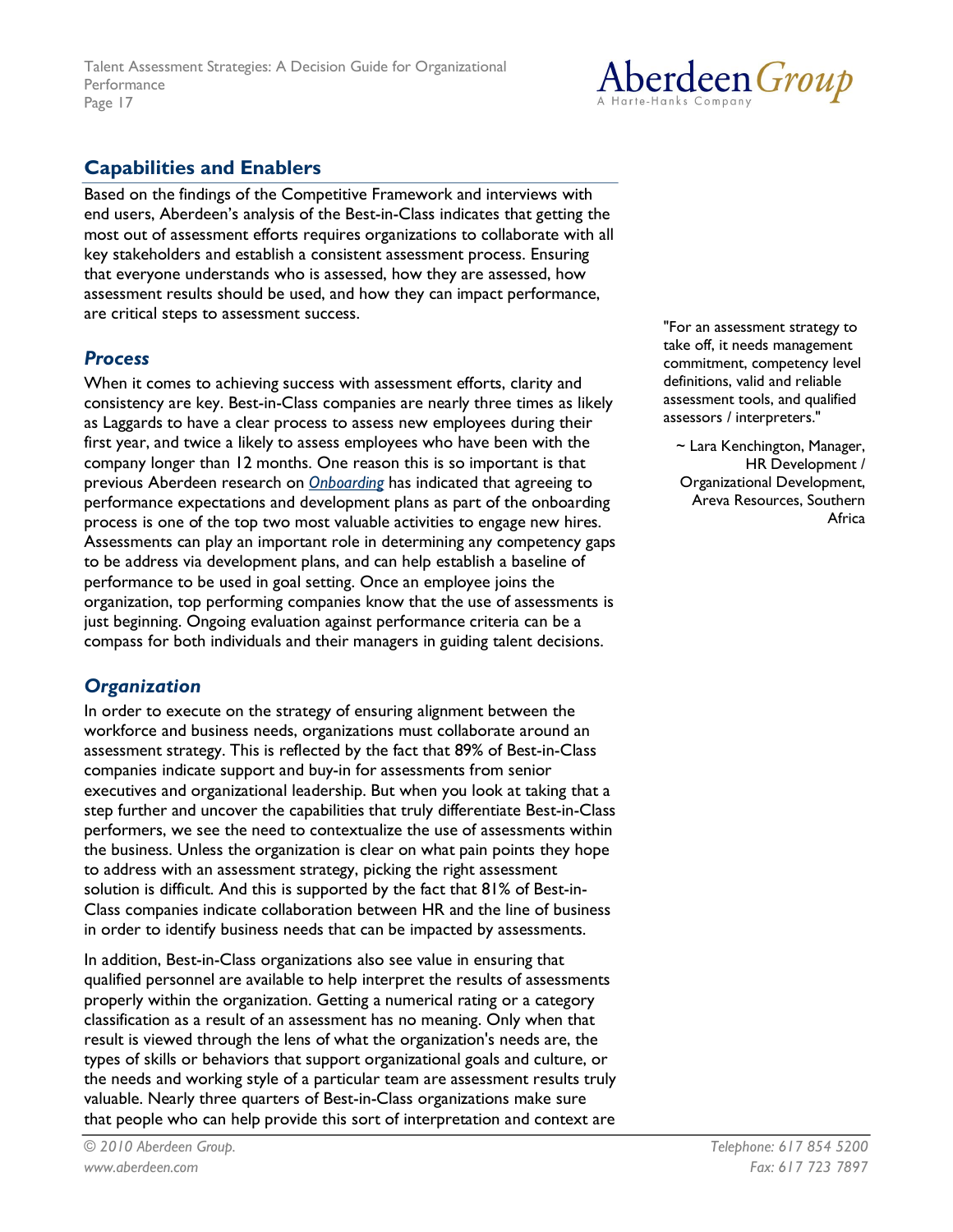Talent Assessment Strategies: A Decision Guide for Organizational Performance Page 18



available (either on staff, our through partnerships with solution providers), and are 37% more likely than Laggards to do so.

### **Knowledge Management**

The ability for a company to have in place defined competencies for all job roles shows up again and again as a key Best-in-Class differentiator across myriad Aberdeen human capital management research reports. For without an understanding of what competencies a business requires, what basis is there for the use of an assessment? Nearly nine in 10 (89%) of Best-in-Class companies indicate that they have clearly defined workforce core competencies (including skills, knowledge, and attributes) for all job roles, compared to just 48% of all others. When it comes to actually defining competencies, previous Aberdeen research on Competency Management identified three top sources for definitions.



#### <span id="page-17-0"></span>**Figure 9: Top Sources of Competency Definitions**

Source: Aberdeen Group, November 2009

In addition to defining workforce competencies in general, Best-in-Class organizations have also defined competencies specific to career paths. Sixtythree percent (63%) of Best-in-Class companies have this capability in place, and are three and a half times more likely to do so than Laggards. As noted in Chapter One, one of the most valuable uses of assessments identified was to evaluate promotion readiness. Without a clear picture of what the next step on a career ladder looks like, these readiness decisions become much more difficult, and are more likely to be based on the wrong criteria.

## **Assessment Tools and Technology**

Best-in-Class companies are using a wide variety of assessment types, including skill-based, behavioral-based, critical thinking, and multi-rater. These top performing companies are looking to get a more comprehensive and multi-faceted picture of an individual to base talent decisions. And they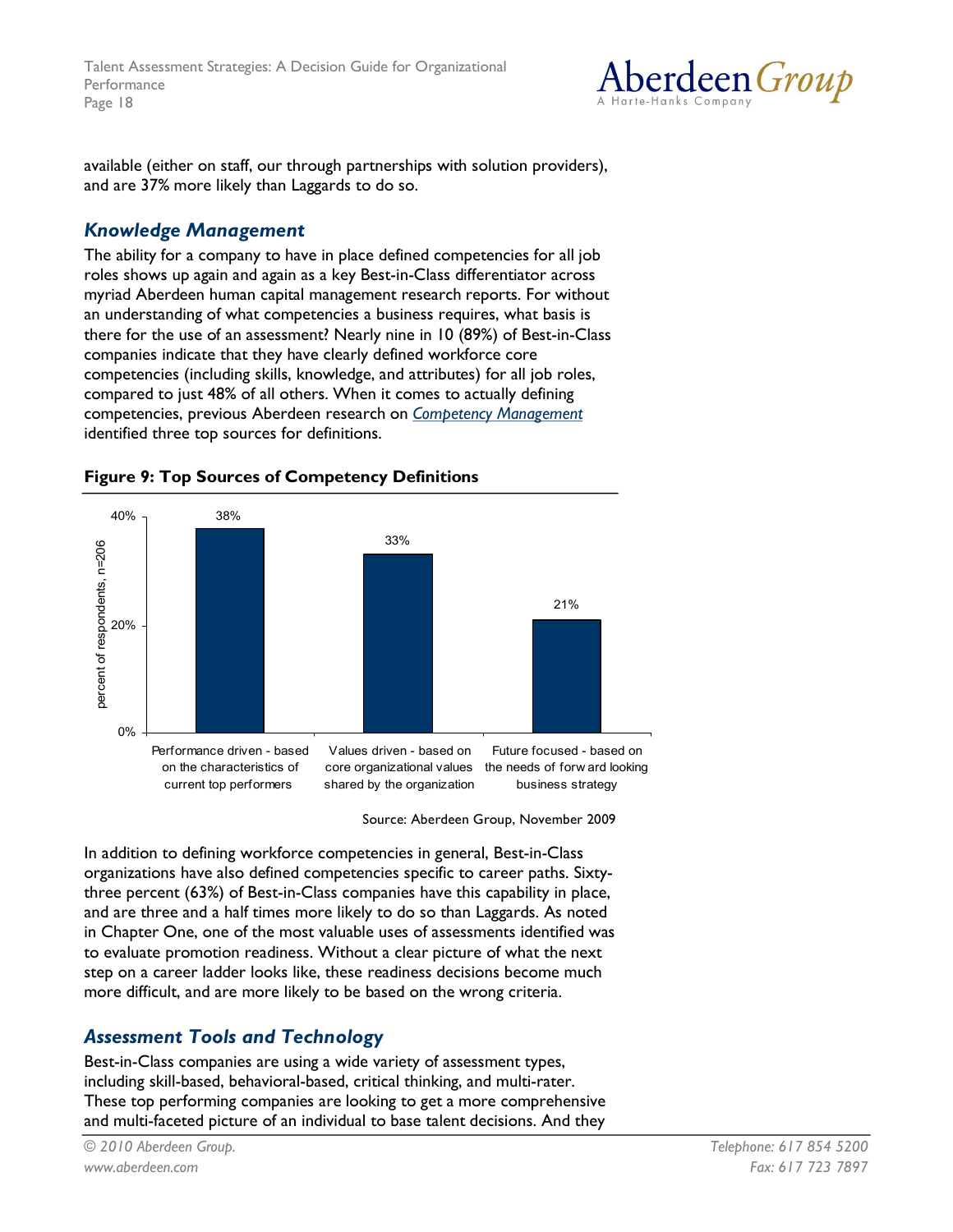

are bringing these multiple views into a single comprehensive picture in a role-based or "whole person" approach. The majority of all organizations (61%) utilizing two or more assessment types indicate that they bundle assessments to create a single score or rating in this way.

The other tools most widely adopted again focus on competencies competency model libraries and gap analysis tools. The use of tools and / or services that help define competency frameworks and help evaluate against those definitions can be an effective and less labor-intensive approach to establishing this critical component of assessment success. In addition, gap analysis is one of the biggest benefits of establishing a competency framework and assessment strategy overall. By defining success criteria and identifying where there are gaps within the organization, companies can put action plans in place to bridge those gaps either through development or through the acquisition of employees with those critical skills, capabilities and knowledge.

## **Performance Management**

Just as organizations must define employee success criteria in the form of competencies to be assessed against, so too must they define success criteria for assessment efforts overall. Top performing organizations define the business metrics that assessment strategies aim to address, and they also review them more frequently. Best-in-Class companies are 66% more likely to review the impact of assessment efforts on business metrics at least annually. And, in those reviews, as Figure 10 shows, they are significantly more likely to validate that impact with data.

<span id="page-18-0"></span>

"It's important to have a clear understanding of business needs and accurate job analyses."

> $\sim$  Adrian Lewis Manager, Talent Systems Tiffany & Co.

Source: Aberdeen Group, March 2010

As organizations face ever increasing scrutiny to prove the value of every single activity, being able to validate, through data, the positive business impact of assessment efforts is critical to continued success. Not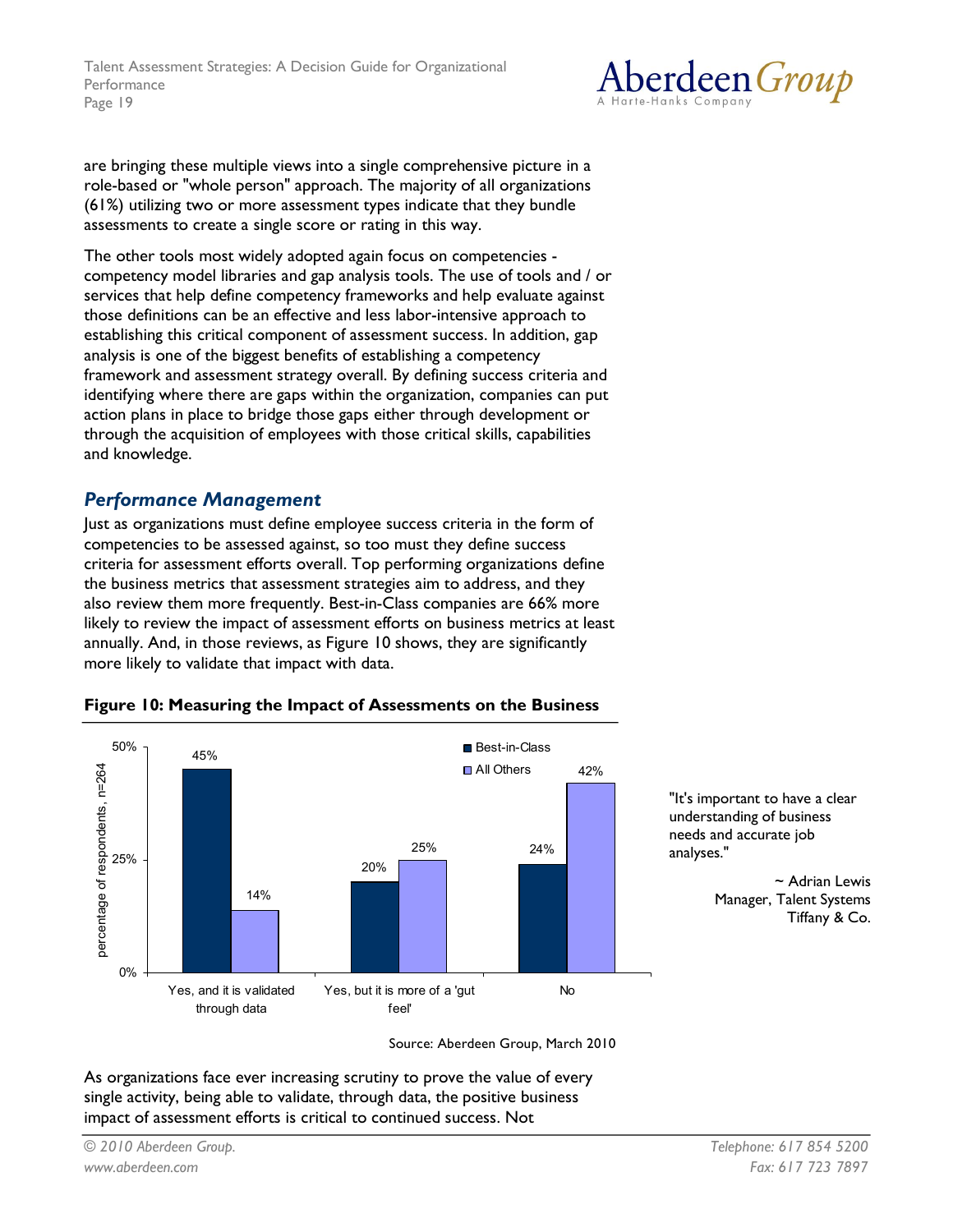

surprisingly, survey respondents in the line of business (i.e. not in HR or talent management function) that can validate the impact of assessments are 38% more likely to be satisfied with assessments strategy than others that cannot validate that impact - 88% versus 64%.

#### **Aberdeen Insights - Technology**

Whereas organizations that are not the Best-in-Class place the highest value on price, the Best-in-Class do place the highest value on integration. When it comes to evaluating assessment solutions and providers, Aberdeen found that Best-in-Class organizations are mostly concerned about the solution's ability to integrate with existing systems. The data also found that a provider's ability to work with the end-user organization to build a business case and establish metrics or pain points is also a key factor in the decision making process.

<span id="page-19-0"></span>

another key to success. Especially on the post-hire side, Best-in-Class organizations are more likely to integrate assessments data with onboarding, performance management, succession, learning and development. In fact organizations that integrate assessments data with all five elements (Figure 12) are nearly three times as likely to achieve Best-in-Class performance as those that do not integrate with any.

continued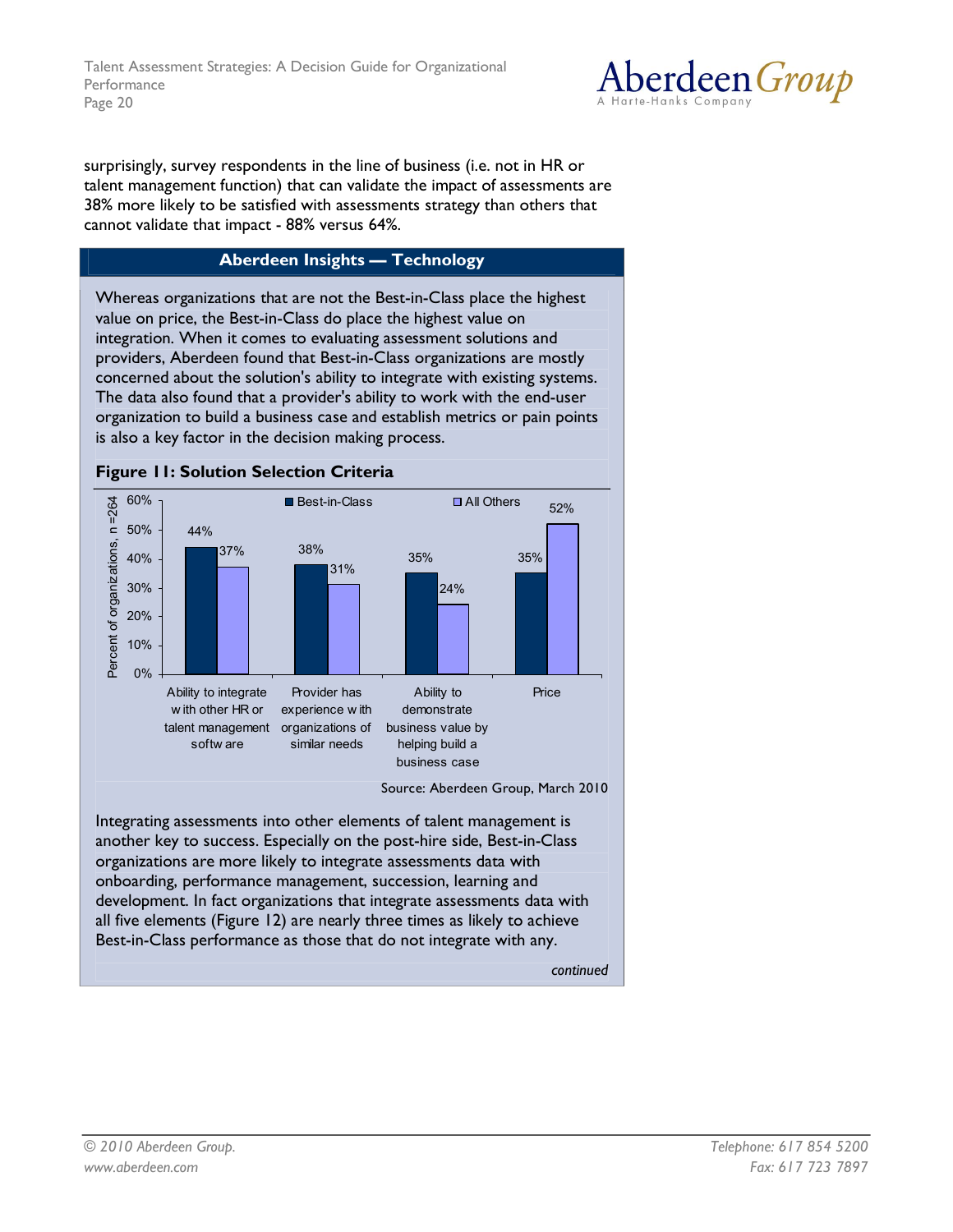

<span id="page-20-0"></span>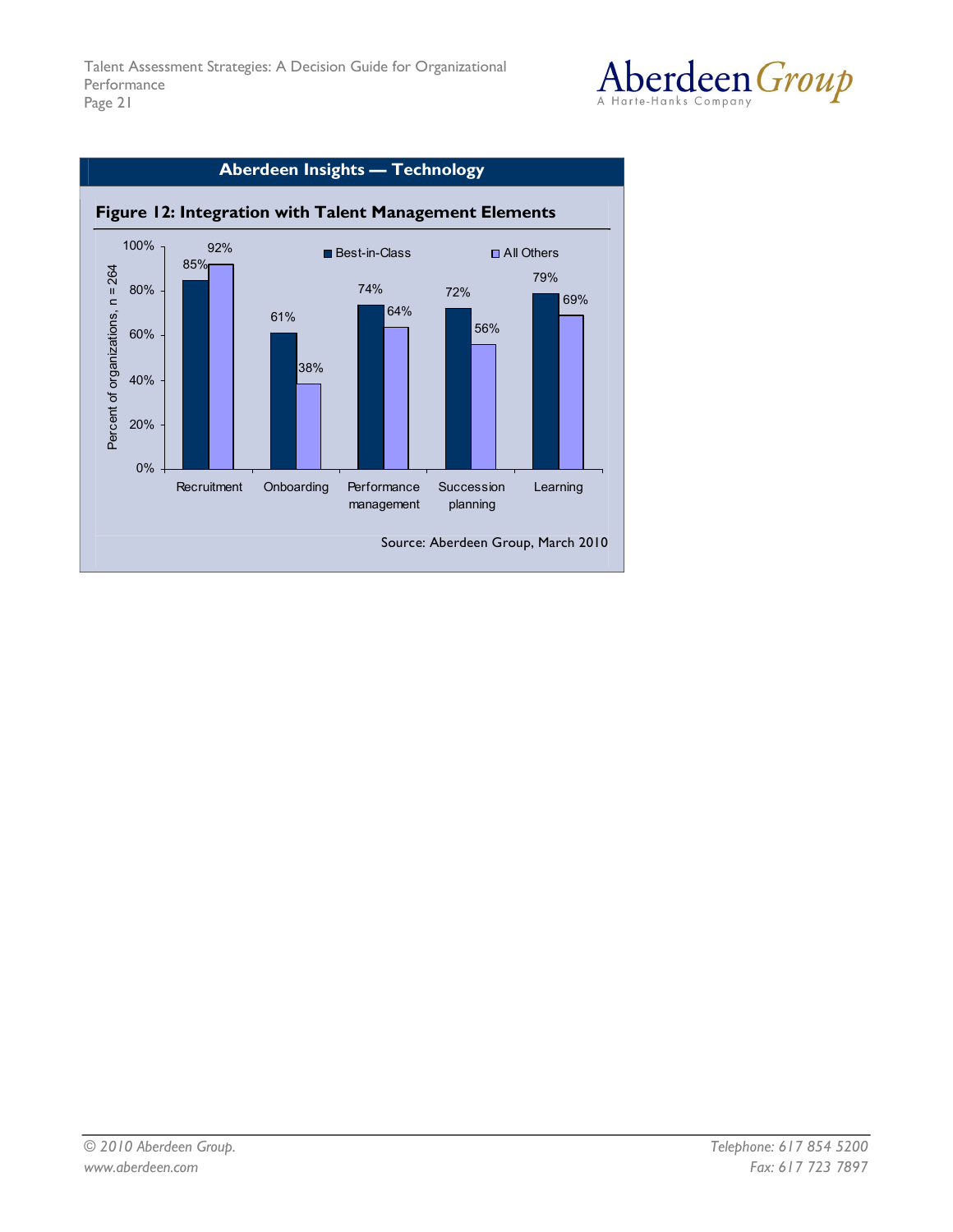

## <span id="page-21-0"></span>**Chapter Three: Required Actions**

Whether a company is trying to move its performance in the use of assessments from Laggard to Industry Average, or Industry Average to Bestin-Class, the following actions will help spur the necessary performance improvements:

## <span id="page-21-1"></span>**Laggard Steps to Success**

- Build a competency framework. Only 35% of Laggard organizations have defined a core competency framework (skills, knowledge, and attributes) for all job roles - compared to 89% of the Best-in-Class. A key strength of assessments are their ability to be a tool that is used to identify the gap between the current competencies of the individual (candidate or employee) and those required to succeed in a certain role. The lack of a framework against which the organization can assess individuals hinders its capability to make truly informed selection, placement and promotion decisions.
- **Obtain stakeholder buy-in.** Best-in-Class organizations are 22% more likely than Laggards to have executive leadership support and buy-in from frontline and midlevel managers for assessments strategy. Laggard organizations must start with executive support for the strategy, buy-in from midlevel and frontline managers for the process and the intended use of assessments, and ultimately employee buy-in into these initiatives will be secured. When it comes to any talent management initiatives, establishing metrics that address pain points at the highest level of the organization and providing visibility to the individual contributors helps ensure that these programs are executed prolifically and effectively. Lastly, when this support is gained, collaboration between HR and line of business will become much more facile, and performance management metrics for the initiatives will be more relevant to the business - a critical step for establishing a business case.
- Utilize skill-based assessments. Less than half of Laggard organizations (47%) currently utilize skill-based assessments. In order to effectively develop employees through learning, organizations must determine the existing skill profile of an individual. Skill-based assessments help define the profile of the individual and, in turn, allow the organization to prescribe more targeted learning. Currently, 78% of Best-in-Class organizations utilize skill-based assessments and most of those (85%) extend this capability a step further by tailoring these assessments to specific job roles.

#### **Fast Facts**

 $\sqrt{78\%}$  of Best-in-Class organizations utilize skillbased assessments and 85% of those that do extend this capability a step further by tailoring these assessments to specific job roles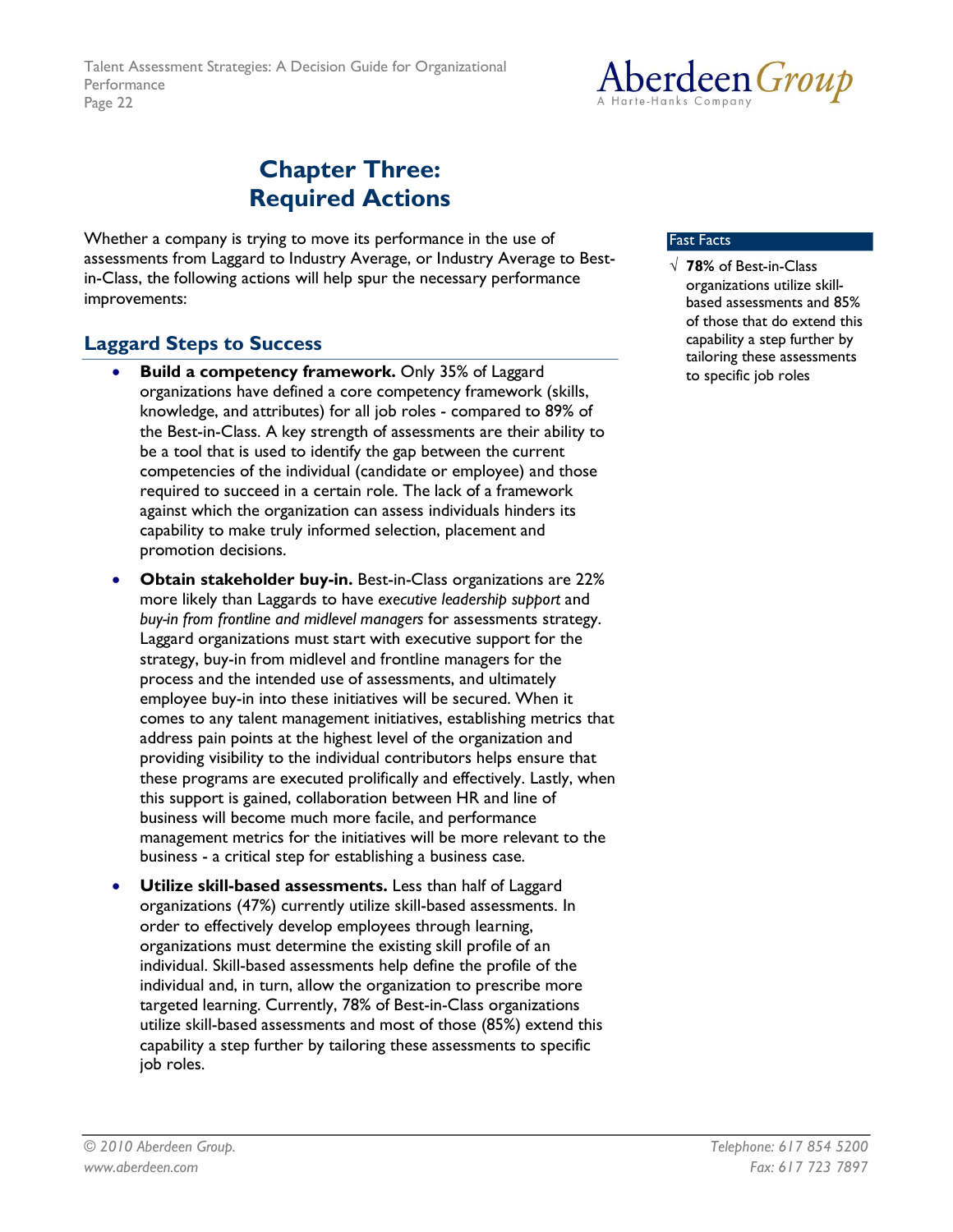

## <span id="page-22-0"></span>**Industry Average Steps to Success**

- Clearly define a process to assess new employees within the first year of employment and beyond. Best-in-Class organizations are twice as likely as Industry Average organizations to have this capability in place. In the first year on the job, it is crucial to assess employees at specific intervals to ensure alignment with competency development plans. Subsequently, this increases new hire engagement in the onboarding period and improves timeto-productivity. Moreover, only 38% of Industry Average companies have defined a process to assess employees beyond the first year. This is critical for promotions and monitoring career progression. Ultimately, the key is to continuously make objective and educated decisions at any point in the talent lifecycle.
- Identify the business challenges and define metrics against which the impact of assessments is measured. Only 40% of Industry Average organizations have clearly identified and assigned metrics to the business pain points they aim to address via assessments - compared to 69% of the Best-in-Class. In a time when everyone is scrutinizing budgets and spending, identifying areas where performance suffers is vital to build a business case. For those organizations that already have assessments in place, knowing where weaknesses lie enables them to define the metrics they must measure to determine the success of the initiative and improve it where necessary. An organization must be able to define quantifiable performance indicators against which assessment strategies are evaluated. This enables them to determine the true effectiveness by setting a baseline of key performance indicators to track after employee / candidate assessments are implemented.
- Regularly measure the impact of assessments. From quality of hire and recruitment costs to retention and productivity, Best-in-Class organizations are 43% more likely than the Industry Average to have a formal process to measure the metrics they assigned to assessment initiatives at least annually. This helps improve the content and alignment of assessments to overall business objectives. It also enables Best-in-Class organizations to ensure that other elements of the talent lifecycle are truly benefiting from the use of assessments. Ultimately, this helps build and solidify a business case for such initiatives.

## <span id="page-22-1"></span>**Best-in-Class Steps to Success**

Tie assessment results to candidate sources. Eighty-six percent (86%) of Best-in-Class organizations currently use assessments pre-hire to make better recruiting decisions, and 80% use them to improve post-hire decisions. However, only 55% currently tie the results to candidate sources. Especially when assessment data is used to identify high-performers and highpotential candidates, it is critical to have visibility into the source of

"A good change management and project management process methodology is needed in rolling out a successful assessments strategy."

~ Joan Donner, HR Manager -Performance & Growth, Harley-Davidson Motor Company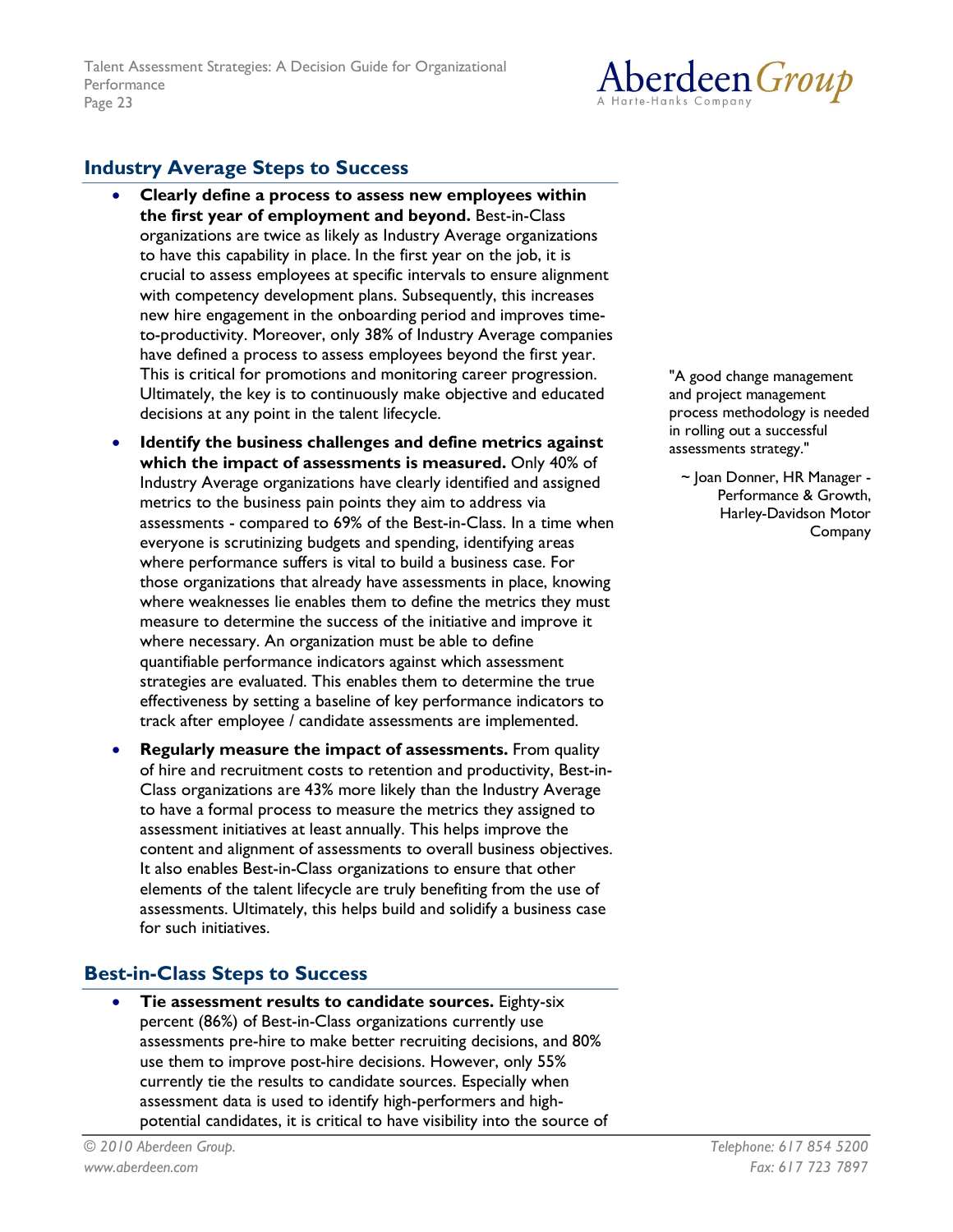

these valuable employees. This will help organizations focus on the right recruitment channels and allocate budget and resources away from the sources of poor candidates.

Integrate assessments data with the entire talent lifecycle. In the 2009 study, Assessments in Talent Management, and again in this study (Figure 4), Aberdeen's research established that using assessments enables organizations to achieve tremendous performance gains across several critical indicators. Nonetheless, only 30% of Best-in-Class organizations integrate assessments with all five elements of talent management highlighted in Figure 11 of Chapter Two (recruitment, onboarding, performance management, succession, and learning). Integration not only streamlines workflows - from a system standpoint, but it also ensures that the data is used in all talent decisions. The ability to link these scores to development programs, succession path, variable compensation, output and productivity empowers decision makers to make defensible choices (legally or otherwise) when it comes to reducing risk and sustaining growth, continuity and longevity.



## <span id="page-23-0"></span>Figure 13: Impact of Integration on Key Metrics

Source: Aberdeen Group, March 2010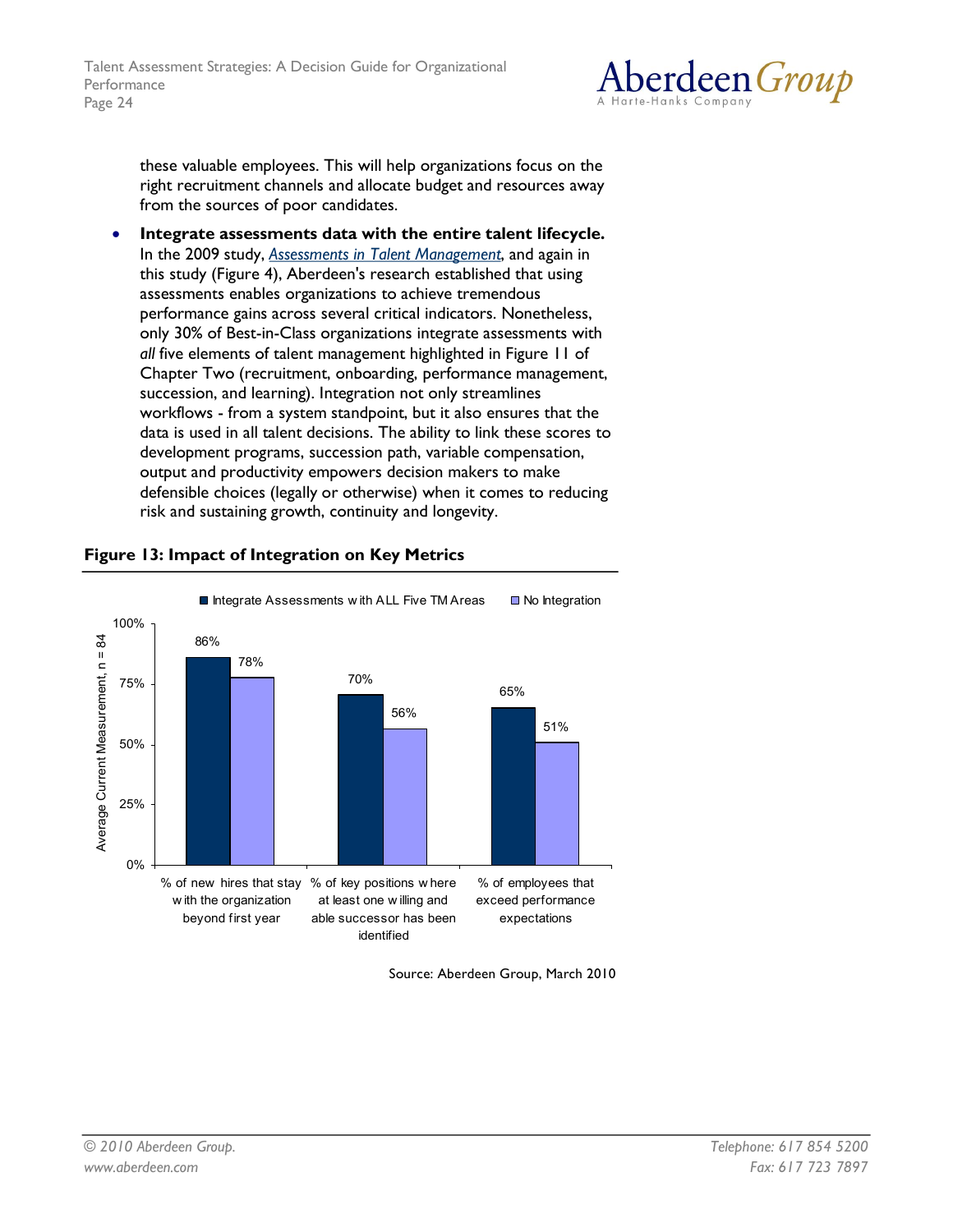

#### **Aberdeen Insights - Summary**

Over the past two years, Aberdeen has surveyed and interviewed more than 700 organizations about the use of assessments. The data has shown the importance of assessments and provided a strong basis to recommend their adoption to any organization. However, when considering a solution, organizations must customize assessments to fit their specific business needs and integrate assessments with other talent management systems and data. Start by working with the business stakeholders to identify operational challenges and collaborate on defining metrics and pain-points that assessment initiatives will address. Once these metrics are established, define a competency framework that encompasses all job roles to successfully gauge against. Lastly, monitor the impact of these initiatives on the organization by tracking the metrics that have been agreed to by the business to continuously improve the process and update the content. This will create the alignment necessary for the individual to execute company strategy and achieve its business objectives.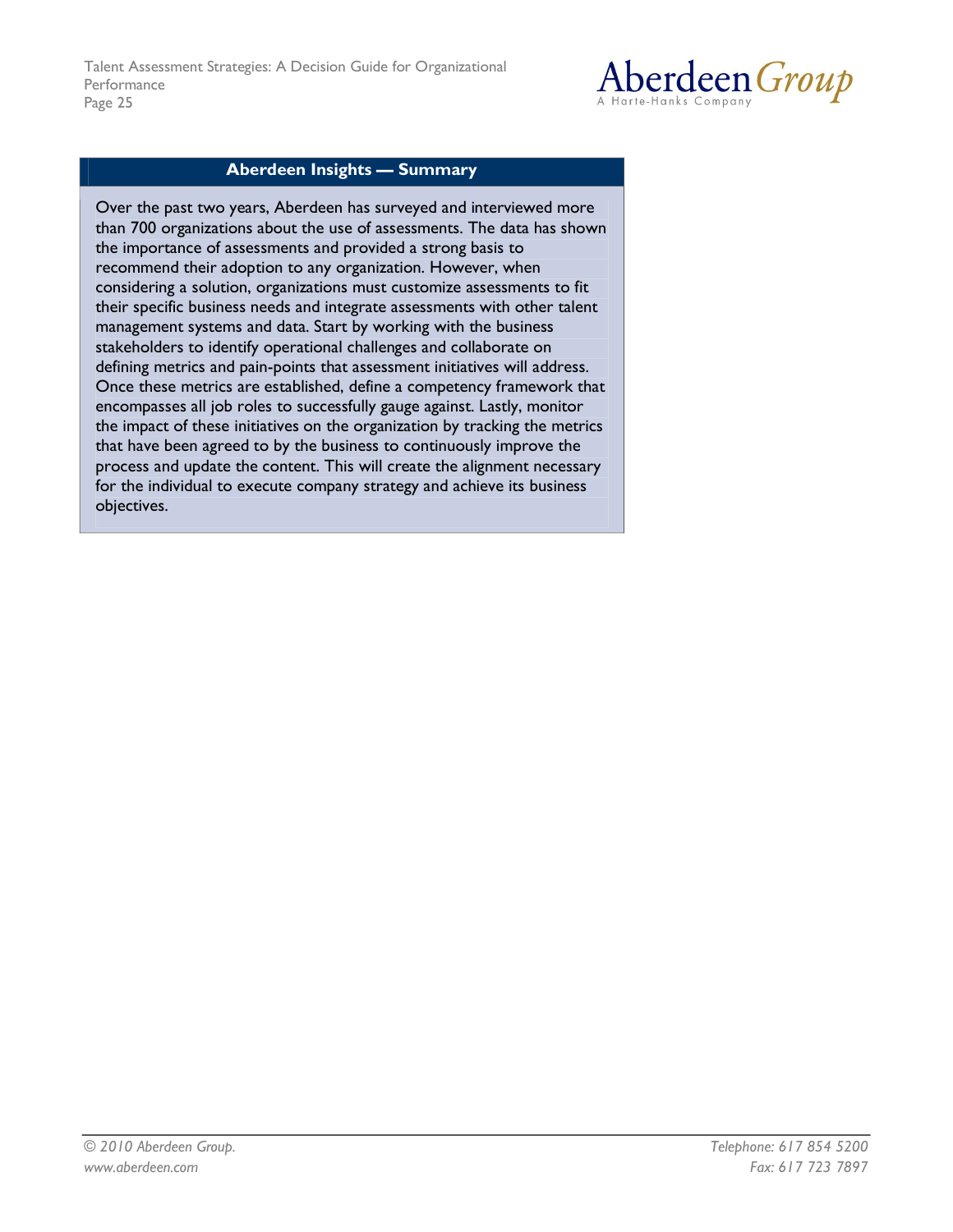

## <span id="page-25-0"></span>**Appendix A: Research Methodology**

In February and March of 2010, Aberdeen examined the use, the experiences, and the intentions of more than 400 organizations regarding their assessment initiatives. The analysis focused on those that are currently using assessments pre- and/or post-hire.

Aberdeen supplemented this online survey effort with interviews with select survey respondents, gathering additional information on their strategies, experiences, and results.

Responding enterprises included the following:

- Job title / function: The research sample included respondents with the following job titles: senior management (CEO, COO, CFO, CIO, CTO, president) (14%); vice president (VP, SVP, EVP, Partner, Managing Director) (15%); director (17%); manager (28%); others (26%). In terms of functions in their respective organization, the majority of respondents (64%) were in human resources (including recruiting, talent management, training and organizational development). Other functional areas and line of business managers constituted 36% of the sample.
- Industry: The research sample included respondents from a variety of industries. Telecom, hi-tech and IT (including software, hardware and services) combined for 15%. Insurance, finance and banking represented 11%, government and education (11%), health and medical service and devices (6%), and retail, wholesale and hospitality (5%).
- Geography: The majority of respondents (75%) were from North America. Remaining respondents were from Europe (10%), Asia-Pacific (10%), Middle East / Africa (4%), and Latin America (1%).
- Company size: Twenty-seven percent (27%) of respondents were from large enterprises (annual revenues above US\$1 billion); 34% were from mid-sized enterprises (annual revenues between \$50 million and \$1 billion); 39% were from small businesses (annual revenues less than \$50 million.
- Headcount: Thirty-nine percent (39%) of respondents had over 2500 employees; 11% had between 1000 and 2500 employees; 17% had between 250 and 1000 employees; 33% of respondents came from companies with less than 250 employees.

#### **Study Focus**

Responding HR and line of business executives completed an online survey that included questions designed to determine the following:

- $\sqrt{\phantom{a}}$  The impact of assessments, if any, on key talent management metrics
- $\sqrt{\phantom{a}}$  The processes and internal capabilities that enable Bestin-Class maximize gains
- $\sqrt{\phantom{a}}$  The types of assessments that are being used to screen candidates and assess current employees

The study aimed to identify emerging best practices for conducting assessments in the pre- and post-hire stages.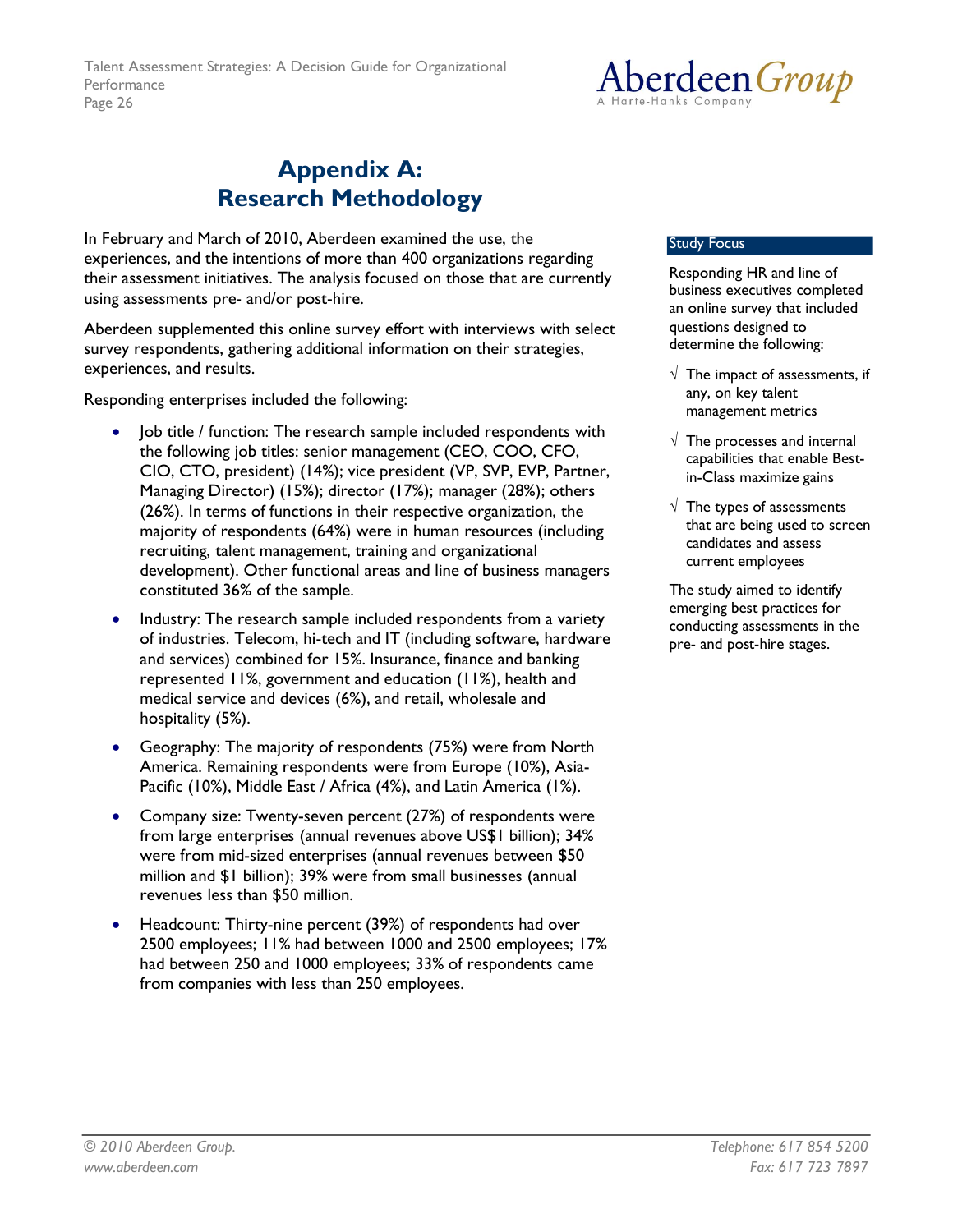

#### <span id="page-26-0"></span>Table 4: The PACE Framework Key

**Overview** 

Aberdeen applies a methodology to benchmark research that evaluates the business pressures, actions, capabilities, and enablers (PACE) that indicate corporate behavior in specific business processes. These terms are defined as follows:

Pressures - external forces that impact an organization's market position, competitiveness, or business operations (e.g., economic, political and regulatory, technology, changing customer preferences, competitive)

Actions — the strategic approaches that an organization takes in response to industry pressures (e.g., align the corporate business model to leverage industry opportunities, such as product / service strategy, target markets, financial strategy, go-to-market, and sales strategy)

**Capabilities** — the business process competencies required to execute corporate strategy (e.g., skilled people, brand, market positioning, viable products / services, ecosystem partners, financing)

**Enablers** — the key functionality of technology solutions required to support the organization's enabling business practices (e.g., development platform, applications, network connectivity, user interface, training and support, partner interfaces, data cleansing, and management)

Source: Aberdeen Group, March 2010

#### <span id="page-26-1"></span>Table 5: The Competitive Framework Key

#### **Overview** The Aberdeen Competitive Framework defines enterprises In the following categories: as falling into one of the following three levels of practices **Process - What is the scope of process** and performance: standardization? What is the efficiency and Best-in-Class (20%) — Practices that are the best effectiveness of this process? currently being employed and are significantly superior to Organization - How is your company currently the Industry Average, and result in the top industry organized to manage and optimize this particular performance. process? Industry Average (50%) - Practices that represent the Knowledge - What visibility do you have into key average or norm, and result in average industry data and intelligence required to manage this process? performance. Technology - What level of automation have you Laggards (30%) - Practices that are significantly behind used to support this process? How is this automation the average of the industry, and result in below average integrated and aligned? performance. Performance - What do you measure? How frequently? What's your actual performance?

Source: Aberdeen Group, March 2010

#### <span id="page-26-2"></span>Table 6: The Relationship Between PACE and the Competitive Framework

#### PACE and the Competitive Framework - How They Interact

Aberdeen research indicates that companies that identify the most influential pressures and take the most transformational and effective actions are most likely to achieve superior performance. The level of competitive performance that a company achieves is strongly determined by the PACE choices that they make and how well they execute those decisions.

Source: Aberdeen Group, March 2010